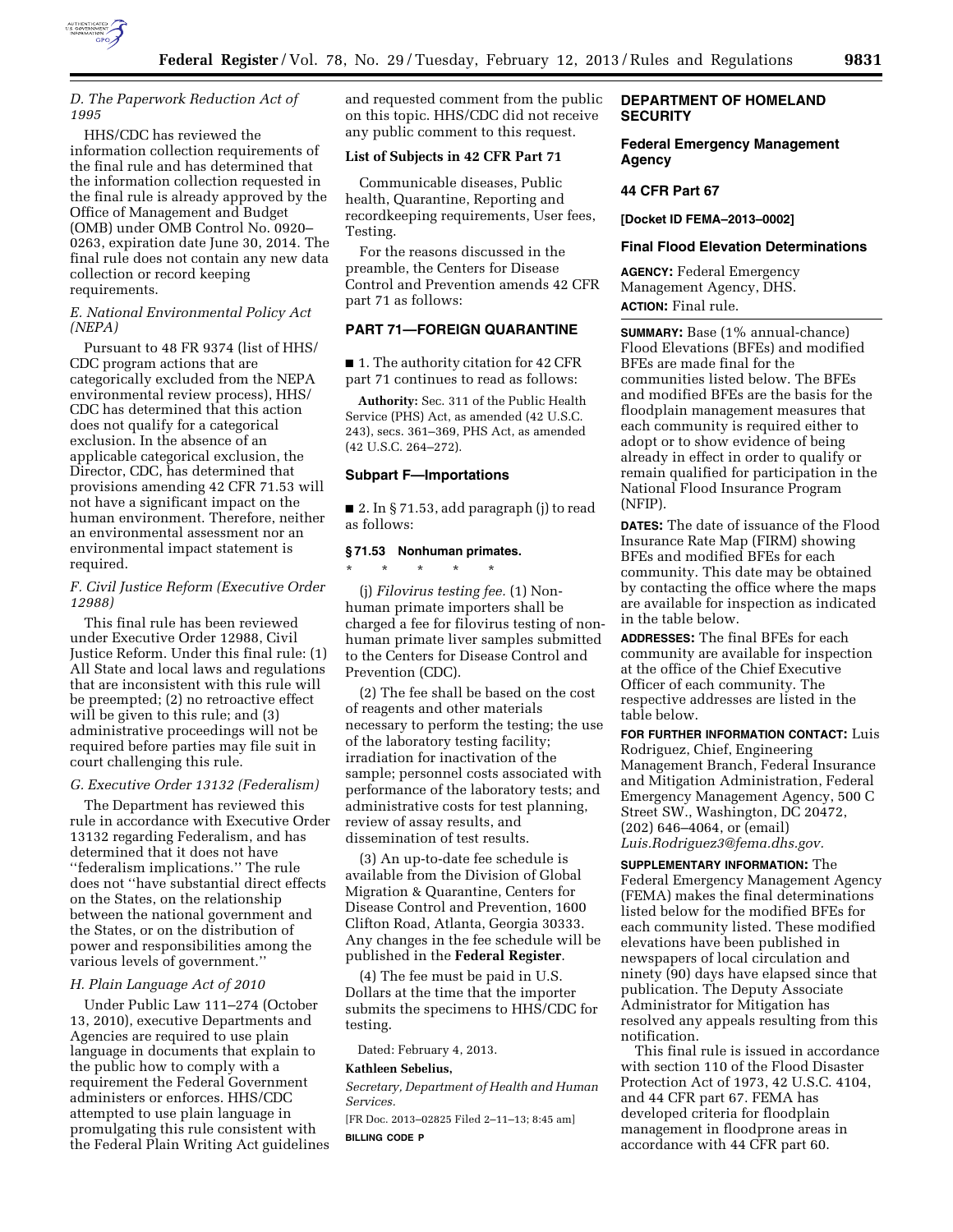Interested lessees and owners of real property are encouraged to review the proof Flood Insurance Study and FIRM available at the address cited below for each community. The BFEs and modified BFEs are made final in the communities listed below. Elevations at selected locations in each community are shown.

*National Environmental Policy Act.*  This final rule is categorically excluded from the requirements of 44 CFR part 10, Environmental Consideration. An environmental impact assessment has not been prepared.

*Regulatory Flexibility Act.* As flood elevation determinations are not within the scope of the Regulatory Flexibility Act,  $5 \overline{U}$ .S.C.  $601 - 612$ , a regulatory flexibility analysis is not required.

*Regulatory Classification.* This final rule is not a significant regulatory action under the criteria of section 3(f) of Executive Order 12866 of September 30, 1993, Regulatory Planning and Review, 58 FR 51735.

*Executive Order 13132, Federalism.*  This final rule involves no policies that have federalism implications under Executive Order 13132.

*Executive Order 12988, Civil Justice Reform.* This final rule meets the applicable standards of Executive Order 12988.

## **List of Subjects in 44 CFR Part 67**

Administrative practice and procedure, Flood insurance, Reporting and recordkeeping requirements.

Accordingly, 44 CFR part 67 is amended as follows:

## **PART 67—[AMENDED]**

■ 1. The authority citation for part 67 continues to read as follows:

**Authority:** 42 U.S.C. 4001 *et seq.;*  Reorganization Plan No. 3 of 1978, 3 CFR, 1978 Comp., p. 329; E.O. 12127, 44 FR 19367, 3 CFR, 1979 Comp., p. 376.

## **§ 67.11 [Amended]**

■ 2. The tables published under the authority of § 67.11 are amended as follows:

| State                                                                            | City/town/county                          | Source of flooding                  | Location                                                           | * Elevation in feet<br>(NGVD)<br>+ Elevation in feet<br>(NAVD)<br>#Depth in feet<br>above ground<br>Modified |
|----------------------------------------------------------------------------------|-------------------------------------------|-------------------------------------|--------------------------------------------------------------------|--------------------------------------------------------------------------------------------------------------|
| Unincorporated Areas of Craven County, North Carolina<br>Docket No.: FEMA-B-1212 |                                           |                                     |                                                                    |                                                                                                              |
| North Carolina                                                                   | Unincorporated Areas<br>of Craven County. | Mosley Creek (into Neuse<br>River). | At the upstream side of William Pearce<br>Road.                    | $+25$                                                                                                        |
|                                                                                  |                                           |                                     | Approximately 0.5 mile upstream of<br>Dover Fort Barnwell Road.    | $+46$                                                                                                        |
| North Carolina                                                                   | Unincorporated Areas<br>of Craven County. | Mosley Creek Tributary              | At the Mosley Creek (into Neuse River)<br>confluence.              | $+25$                                                                                                        |
|                                                                                  |                                           |                                     | Approximately 1.0 mile upstream of State<br>Route 55.              | $+36$                                                                                                        |
| North Carolina                                                                   | Unincorporated Areas<br>of Craven County. | Tracey Swamp                        | At the Mosley Creek (into Neuse River)<br>confluence.              | $+39$                                                                                                        |
|                                                                                  |                                           |                                     | Approximately 1.0 mile downstream of<br>the Jones County boundary. | $+41$                                                                                                        |

\* National Geodetic Vertical Datum.

+ North American Vertical Datum.

# Depth in feet above ground.

#### **ADDRESSES**

## **Unincorporated Areas of Craven County**

Maps are available for inspection at the Craven County GIS/Mapping Department, 226 Pollock Street, New Bern, NC 28560.

#### **Unincorporated Areas of Jones County, North Carolina Docket No.: FEMA–B–1212**

| North Carolina | Unincorporated Areas | Southwest Creek Tributary   Approximately 1,750 feet downstream of | $+35$ |
|----------------|----------------------|--------------------------------------------------------------------|-------|
|                | of Jones County.     | British Road.                                                      |       |
|                |                      | Approximately 1,000 feet upstream of                               | $+41$ |
|                |                      | British Road.                                                      |       |

\* National Geodetic Vertical Datum.

+ North American Vertical Datum.

# Depth in feet above ground.

#### **ADDRESSES**

## **Unincorporated Areas of Jones County**

Maps are available for inspection at the Jones County Government Office, 418 Highway 58 North, Trenton, NC 28585.

**Unincorporated Areas of Vance County, North Carolina Docket No.: FEMA–B–1110** 

| North Carolina | Unincorporated Areas | Buffalo Creek North    At the confluence with the Tar River | $+229$ |
|----------------|----------------------|-------------------------------------------------------------|--------|
|                | of Vance County.     | Approximately 300 feet downstream of<br>Dick Smith Road.    | +229   |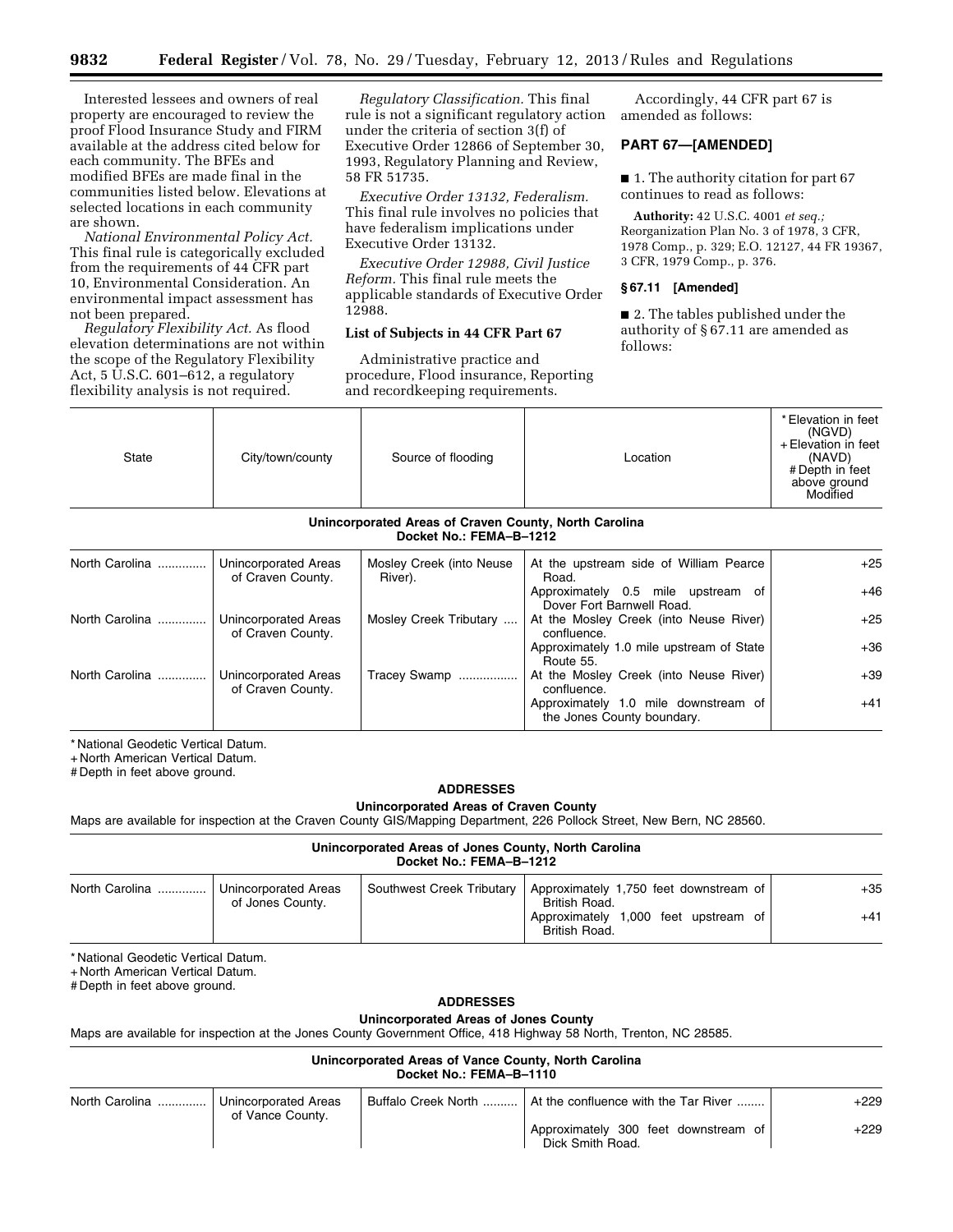| State          | City/town/county                         | Source of flooding | Location                                                     | * Elevation in feet<br>(NGVD)<br>+ Elevation in feet<br>(NAVD)<br># Depth in feet<br>above ground<br>Modified |
|----------------|------------------------------------------|--------------------|--------------------------------------------------------------|---------------------------------------------------------------------------------------------------------------|
| North Carolina | Unincorporated Areas<br>of Vance County. | Tabbs Creek        | At the confluence with the Tar River                         | $+236$                                                                                                        |
|                |                                          |                    | Approximately 1,700 feet upstream of<br>Egypt Mountain Road. | $+236$                                                                                                        |
| North Carolina | Unincorporated Areas<br>of Vance County. | Tar River          | At the Franklin/Vance county boundary                        | $+229$                                                                                                        |
|                |                                          |                    | At the confluence with Middle Creek                          | $+241$                                                                                                        |

+ North American Vertical Datum.

# Depth in feet above ground.

# **ADDRESSES**

**Unincorporated Areas of Vance County** 

Maps are available for inspection at the Vance County Planning and Development Office, 156 Church Street, Henderson, NC 27536.

| Unincorporated Areas of Wayne County, North Carolina<br>Docket No.: FEMA-B-1212 |                                          |               |                                                                       |        |
|---------------------------------------------------------------------------------|------------------------------------------|---------------|-----------------------------------------------------------------------|--------|
| North Carolina                                                                  | Unincorporated Areas<br>of Wayne County. | Bear Creek    | At the upstream side of Parkstown Road                                | $+83$  |
|                                                                                 |                                          |               | Approximately 150 feet downstream of<br>Rodell Barrow Road.           | $+113$ |
| North Carolina                                                                  | Unincorporated Areas<br>of Wayne County. | Button Branch | At the Nahunta Swamp confluence                                       | $+67$  |
|                                                                                 |                                          |               | Approximately 400 feet upstream of the<br>Greene County boundary.     | $+72$  |
| North Carolina                                                                  | Unincorporated Areas<br>of Wayne County. | Nahunta Swamp | Approximately 1,800 feet downstream of<br>the Greene County boundary. | $+65$  |
|                                                                                 |                                          |               | Approximately 0.4 mile upstream of The<br>Slough confluence.          | $+72$  |
| North Carolina                                                                  | Unincorporated Areas<br>of Wayne County. | The Slough    | At the Nahunta Swamp confluence                                       | $+71$  |
|                                                                                 |                                          |               | Approximately 1,800 feet upstream of the<br>Nahunta Swamp confluence. | $+72$  |

\* National Geodetic Vertical Datum.

+ North American Vertical Datum.

# Depth in feet above ground.

# **ADDRESSES**

**Unincorporated Areas of Wayne County** 

Maps are available for inspection at the Wayne County Manager's Office, 224 East Walnut Street, Goldsboro, NC 27533.

| Flooding source(s) | Location of referenced elevation** | * Elevation in feet<br>(NGVD)<br>+ Elevation in feet<br>(NAVD)<br># Depth in feet<br>above ground<br>∧ Elevation in<br>meters (MSL)<br>Modified | Communities affected |
|--------------------|------------------------------------|-------------------------------------------------------------------------------------------------------------------------------------------------|----------------------|

#### **Lancaster County, Nebraska, and Incorporated Areas Docket Nos.: FEMA–B1222**

| Little Salt Creek               | Approximately 1,293 feet upstream of the Salt Creek con-<br>fluence. | $+1139$ | City of Lincoln, Unincor-<br>porated Areas of Lan-<br>caster County. |
|---------------------------------|----------------------------------------------------------------------|---------|----------------------------------------------------------------------|
|                                 | Approximately 1,289 feet downstream of West Rock<br>Creek Road.      | +1253   |                                                                      |
| Little Salt Creek Tributary 05  | Approximately 0.5 mile downstream of Arbor Road                      | $+1139$ | City of Lincoln.                                                     |
|                                 | Approximately 121 feet downstream of North 40th Street               | +1165   |                                                                      |
| Little Salt Creek Tributary 10  | Approximately 115 feet downstream of North 27th Street               | +1143   | City of Lincoln.                                                     |
|                                 | Approximately 1,601 feet downstream of Waverly Road                  | +1217   |                                                                      |
| Little Salt Creek Tributary 110 | Approximately 1,231 feet downstream of North 40th Street             | +1160   | City of Lincoln.                                                     |
|                                 | Approximately 1,110 feet upstream of North 40th Street               | +1181   |                                                                      |
| Little Salt Creek Tributary 115 | Approximately 0.77 mile downstream of North 14th Street              | +1146   | City of Lincoln.                                                     |
|                                 | Approximately 1.43 miles upstream of North 14th Street               | +1220   |                                                                      |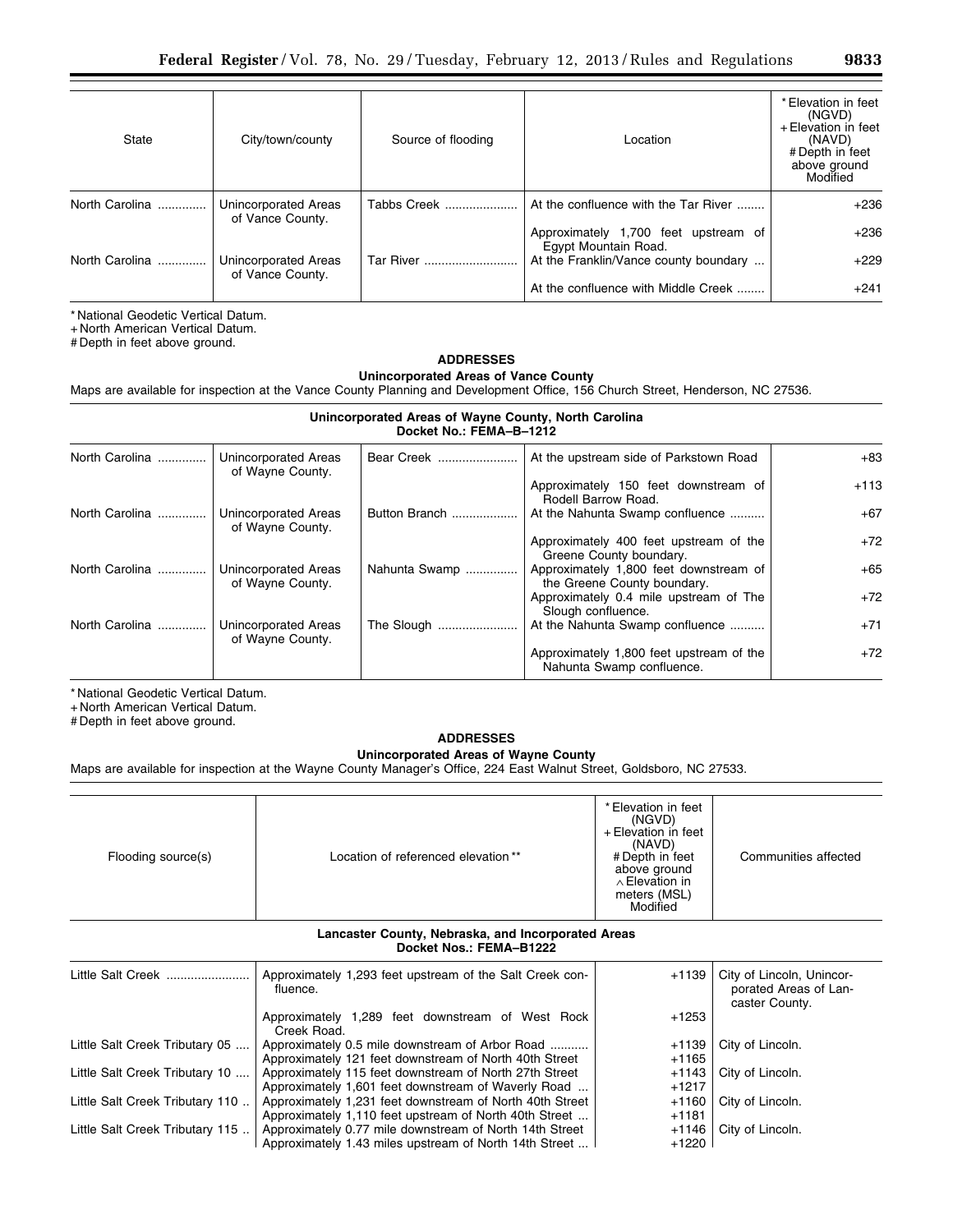÷.

| Flooding source(s)               | Location of referenced elevation**                                                                                                                 | * Elevation in feet<br>(NGVD)<br>+ Elevation in feet<br>(NAVD)<br># Depth in feet<br>above ground<br>$\wedge$ Elevation in<br>meters (MSL)<br>Modified | Communities affected                                                 |
|----------------------------------|----------------------------------------------------------------------------------------------------------------------------------------------------|--------------------------------------------------------------------------------------------------------------------------------------------------------|----------------------------------------------------------------------|
| Little Salt Creek Tributary 120  | Approximately 405 feet upstream of the Little Salt Creek                                                                                           | $+1152$                                                                                                                                                | City of Lincoln.                                                     |
|                                  | Tributary 20 confluence.                                                                                                                           |                                                                                                                                                        |                                                                      |
| Little Salt Creek Tributary 1260 | Approximately 246 feet downstream of Waverly Road<br>Approximately 390 feet upstream of the Little Salt Creek<br>Tributary 260 confluence.         | $+1168$<br>$+1209$                                                                                                                                     | City of Lincoln.                                                     |
| Little Salt Creek Tributary 130  | Approximately 0.82 mile upstream of West Davey Road<br>Approximately 192 feet upstream of the Little Salt Creek<br>Tributary 30 confluence.        | $+1288$<br>$+1197$                                                                                                                                     | Unincorporated Areas of<br>Lancaster County, City of<br>Lincoln.     |
| Little Salt Creek Tributary 1415 | Approximately 311 feet upstream of North 1st Street<br>Approximately 425 feet upstream of the Little Salt Creek<br>Tributary 415 confluence.       | $+1222$<br>$+1219$                                                                                                                                     | City of Lincoln.                                                     |
|                                  | Approximately 1,072 feet upstream of the Little Salt Creek<br>Tributary 415 confluence.                                                            | $+1228$                                                                                                                                                |                                                                      |
| Little Salt Creek Tributary 145  | Approximately 615 feet upstream of the Little Salt Creek<br>Tributary 45 confluence.                                                               | $+1170$                                                                                                                                                | Unincorporated Areas of<br>Lancaster County.                         |
| Little Salt Creek Tributary 15   | Approximately 241 feet downstream of North 14th Street<br>Approximately 1,952 feet upstream of the Little Salt Creek                               | $+1214$<br>+1145                                                                                                                                       | City of Lincoln.                                                     |
|                                  | confluence.                                                                                                                                        |                                                                                                                                                        |                                                                      |
| Little Salt Creek Tributary 150  | Approximately 1,976 feet downstream of Waverly Road<br>Approximately 241 feet upstream of the Little Salt Creek                                    | $+1290$<br>$+1197$                                                                                                                                     | Unincorporated Areas of                                              |
|                                  | Tributary 50 confluence.                                                                                                                           |                                                                                                                                                        | Lancaster County.                                                    |
| Little Salt Creek Tributary 160  | Approximately 276 feet downstream of North 14th Street<br>Approximately 421 feet downstream of North 1st Street                                    | +1224<br>$+1183$                                                                                                                                       | Unincorporated Areas of<br>Lancaster County.                         |
|                                  | Approximately 283 feet downstream of Branched Oak                                                                                                  | +1224                                                                                                                                                  |                                                                      |
| Little Salt Creek Tributary 170  | Road.<br>Approximately 547 feet upstream of the Little Salt Creek<br>Tributary 70 confluence.                                                      | +1207                                                                                                                                                  | Unincorporated Areas of<br>Lancaster County.                         |
|                                  | Approximately 160 feet downstream of West Raymond<br>Road.                                                                                         | $+1245$                                                                                                                                                |                                                                      |
| Little Salt Creek Tributary 20   | Approximately 643 feet upstream of the Little Salt Creek<br>confluence.                                                                            | $+1152$                                                                                                                                                | City of Lincoln, Unincor-<br>porated Areas of Lan-<br>caster County. |
|                                  | Approximately 200 feet downstream of North 40th Street                                                                                             | $+1256$                                                                                                                                                |                                                                      |
| Little Salt Creek Tributary 210  | Approximately 206 feet upstream of the Little Salt Creek<br>Tributary 10 confluence.<br>Approximately 1,025 feet upstream of the Little Salt Creek | +1195<br>+1202                                                                                                                                         | City of Lincoln.                                                     |
|                                  | Tributary 10 confluence.                                                                                                                           |                                                                                                                                                        |                                                                      |
| Little Salt Creek Tributary 215  | Approximately 904 feet downstream of North 14th Street<br>Approximately 142 feet downstream of McKelvie Road                                       | +1165<br>+1194                                                                                                                                         | City of Lincoln.                                                     |
| Little Salt Creek Tributary 220  | Approximately 829 feet downstream of Waverly Road                                                                                                  | +1172                                                                                                                                                  | City of Lincoln, Unincor-<br>porated Areas of Lan-<br>caster County. |
|                                  | Approximately 171 feet downstream of Mill Road                                                                                                     | +1237                                                                                                                                                  |                                                                      |
| Little Salt Creek Tributary 2220 | Approximately 434 feet downstream of Mill Road                                                                                                     | +1221                                                                                                                                                  | Unincorporated Areas of<br>Lancaster County.                         |
| Little Salt Creek Tributary 230  | Approximately 1,534 feet upstream of Mill Road<br>Approximately 448 feet upstream of the Little Salt Creek<br>Tributary 30 confluence.             | $+1248$<br>$+1217$                                                                                                                                     | Unincorporated Areas of<br>Lancaster County.                         |
|                                  | Approximately 1,719 feet upstream of the Little Salt Creek                                                                                         | +1231                                                                                                                                                  |                                                                      |
| Little Salt Creek Tributary 25   | Tributary 30 confluence.<br>Approximately 1,365 feet upstream of the Little Salt Creek<br>confluence.                                              | +1152                                                                                                                                                  | City of Lincoln.                                                     |
| Little Salt Creek Tributary 250  | Approximately 95 feet upstream of North 14th Street<br>Approximately 406 feet upstream of the Little Salt Creek                                    | +1184<br>+1214                                                                                                                                         | Unincorporated Areas of                                              |
|                                  | Tributary 50 confluence.<br>Approximately 247 feet downstream of North 14th Street                                                                 | +1247                                                                                                                                                  | Lancaster County.                                                    |
| Little Salt Creek Tributary 260  | Approximately 363 feet upstream of the Little Salt Creek<br>Tributary 60 confluence.                                                               | $+1200$                                                                                                                                                | Unincorporated Areas of<br>Lancaster County.                         |
| Little Salt Creek Tributary 270  | Approximately 1,559 feet upstream of Davey Road<br>Approximately 279 feet upstream of the Little Salt Creek                                        | +1281<br>+1230                                                                                                                                         | Unincorporated Areas of                                              |
|                                  | Tributary 70 confluence.<br>Approximately 1,270 feet upstream of the Little Salt Creek                                                             | +1240                                                                                                                                                  | Lancaster County.                                                    |
|                                  | Tributary 70 confluence.                                                                                                                           |                                                                                                                                                        |                                                                      |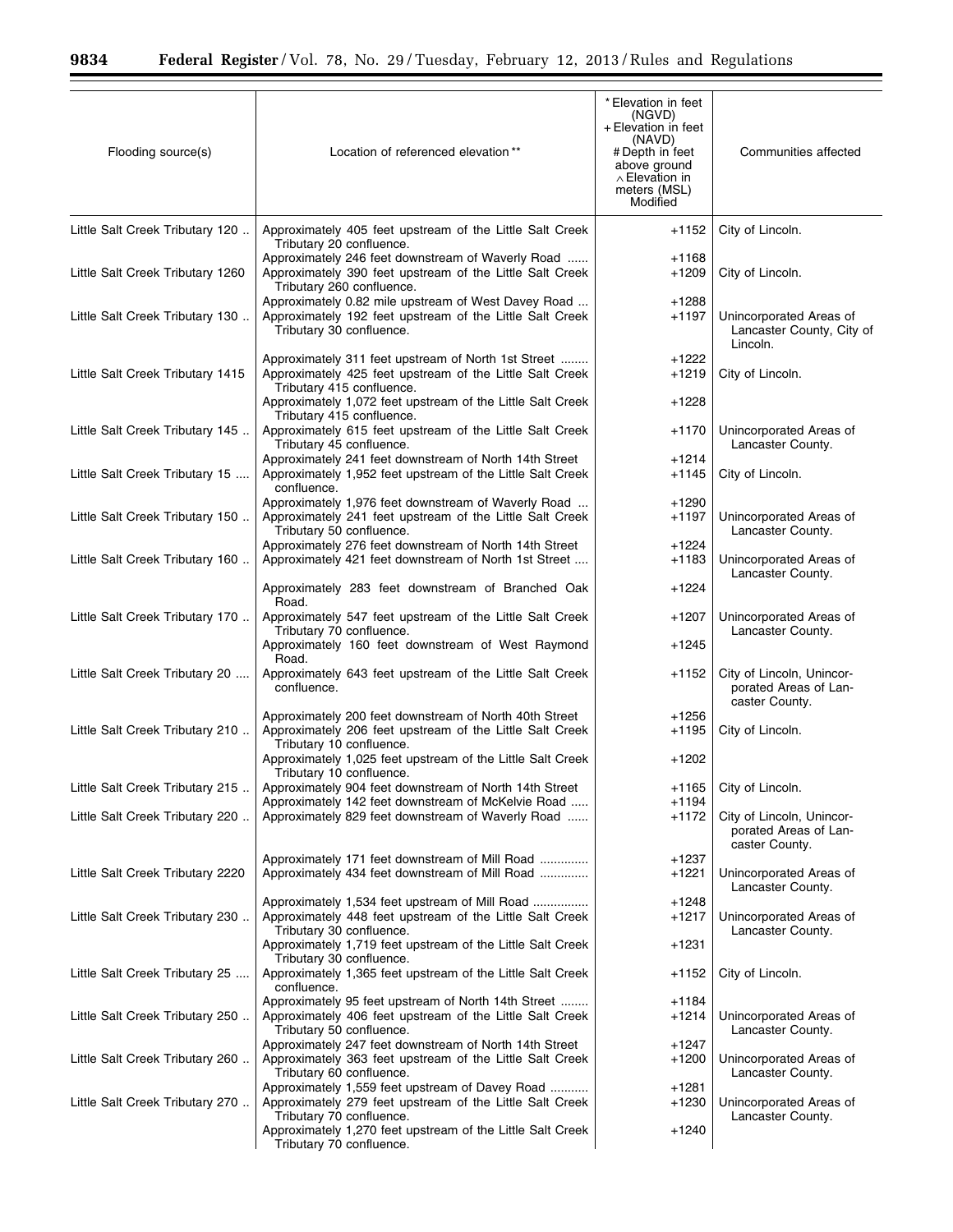| Flooding source(s)              | Location of referenced elevation**                                                                                                                             | * Elevation in feet<br>(NGVD)<br>+ Elevation in feet<br>(NAVD)<br># Depth in feet<br>above ground<br>$\wedge$ Elevation in<br>meters (MSL)<br>Modified | Communities affected                                                 |
|---------------------------------|----------------------------------------------------------------------------------------------------------------------------------------------------------------|--------------------------------------------------------------------------------------------------------------------------------------------------------|----------------------------------------------------------------------|
| Little Salt Creek Tributary 30  | Approximately 0.87 mile downstream of North 14th Street                                                                                                        | +1157                                                                                                                                                  | City of Lincoln, Unincor-<br>porated Areas of Lan-<br>caster County. |
| Little Salt Creek Tributary 315 | Approximately 0.95 mile upstream of North 1st Street<br>Approximately 247 feet downstream of North 7th Street<br>Approximately 62 feet downstream of Alvo Road | +1260<br>+1185<br>$+1205$                                                                                                                              | City of Lincoln.                                                     |
| Little Salt Creek Tributary 320 | Approximately 393 feet upstream of the Little Salt Creek<br>Tributary 20 confluence.                                                                           | $+1211$                                                                                                                                                | Unincorporated Areas of<br>Lancaster County.                         |
| Little Salt Creek Tributary 35  | Approximately 188 feet downstream of Raymond Road<br>Approximately 60 feet upstream of Waverly Road                                                            | +1251<br>+1157                                                                                                                                         | City of Lincoln, Unincor-<br>porated Areas of Lan-<br>caster County. |
|                                 | Approximately 0.80 mile upstream of the Little Salt Creek<br>confluence.                                                                                       | $+1194$                                                                                                                                                |                                                                      |
| Little Salt Creek Tributary 360 | Approximately 261 feet upstream of the Little Salt Creek<br>Tributary 60 confluence.                                                                           | $+1256$                                                                                                                                                | Unincorporated Areas of<br>Lancaster County.                         |
| Little Salt Creek Tributary 40  | Approximately 1,010 feet downstream of West Rock<br>Creek Road.<br>Approximately 1,536 feet upstream of the Little Salt Creek                                  | +1263<br>+1165                                                                                                                                         | Unincorporated Areas of                                              |
| Little Salt Creek Tributary 415 | confluence.<br>Approximately 93 feet downstream of Mill Road<br>Approximately 600 feet upstream of the Little Salt Creek                                       | $+1198$<br>+1206                                                                                                                                       | Lancaster County.<br>City of Lincoln.                                |
|                                 | Tributary 15 confluence.<br>Approximately 1,829 feet upstream of North 1st Street                                                                              | $+1228$                                                                                                                                                |                                                                      |
| Little Salt Creek Tributary 420 | Approximately 55 feet upstream of the Little Salt Creek<br>Tributary 20 confluence.<br>Approximately 178 feet downstream of Raymond Road                       | +1218<br>$+1247$                                                                                                                                       | Unincorporated Areas of<br>Lancaster County.                         |
| Little Salt Creek Tributary 45  | Approximately 77 feet downstream of Mill Road                                                                                                                  | +1169                                                                                                                                                  | Unincorporated Areas of<br>Lancaster County, Village<br>of Davey.    |
|                                 | Approximately 1,734 feet upstream of Branched Oak<br>Road.                                                                                                     | $+1172$                                                                                                                                                |                                                                      |
| Little Salt Creek Tributary 50  | Approximately 0.77 mile downstream of Raymond Road                                                                                                             | +1172                                                                                                                                                  | Unincorporated Areas of<br>Lancaster County.                         |
| Little Salt Creek Tributary 520 | Approximately 0.52 mile upstream of Branched Oak Road<br>Approximately 194 feet downstream of Raymond Road                                                     | +1269<br>+1251                                                                                                                                         | Unincorporated Areas of<br>Lancaster County.                         |
| Little Salt Creek Tributary 55  | Approximately 94 feet downstream of Raymond Road<br>Approximately 264 feet upstream of North 1st Street                                                        | +1253<br>$+1175$                                                                                                                                       | Unincorporated Areas of<br>Lancaster County.                         |
| Little Salt Creek Tributary 60  | Approximately 0.45 mile upstream of North 1st Street<br>Approximately 0.98 mile downstream of West Branched<br>Oak Road.                                       | $+1187$<br>+1180                                                                                                                                       | Unincorporated Areas of<br>Lancaster County.                         |
|                                 | Approximately 1,183 feet downstream of West Rock<br>Creek Road.                                                                                                | +1262                                                                                                                                                  |                                                                      |
| Little Salt Creek Tributary 65  | Approximately 0.82 mile downstream of West Raymond<br>Road.                                                                                                    | +1180                                                                                                                                                  | Unincorporated Areas of<br>Lancaster County.                         |
|                                 | Approximately 0.94 mile upstream of West Raymond<br>Road.                                                                                                      | +1246                                                                                                                                                  |                                                                      |
| Little Salt Creek Tributary 70  | Approximately 1 mile downstream of Northwest 27th<br>Street.<br>Approximately 1,754 feet upstream of Northwest 27th                                            | +1192<br>+1256                                                                                                                                         | Unincorporated Areas of<br>Lancaster County.                         |
| Little Salt Creek Tributary 75  | Street.                                                                                                                                                        | +1203                                                                                                                                                  | Unincorporated Areas of                                              |
|                                 | Approximately 0.95 mile upstream of the Little Salt Creek                                                                                                      | $+1250$                                                                                                                                                | Lancaster County.                                                    |
| Little Salt Creek Tributary 80  | confluence.                                                                                                                                                    | +1210                                                                                                                                                  | Unincorporated Areas of<br>Lancaster County.                         |
|                                 | Approximately 1,283 feet downstream of West Rock<br>Creek Road.                                                                                                | +1273                                                                                                                                                  |                                                                      |
| Little Salt Creek Tributary 85  | Approximately 142 feet upstream of the Little Salt Creek<br>confluence.                                                                                        | +1216                                                                                                                                                  | Unincorporated Areas of<br>Lancaster County.                         |
|                                 | Approximately 1,884 feet downstream of West Davey<br>Road.                                                                                                     | $+1246$                                                                                                                                                |                                                                      |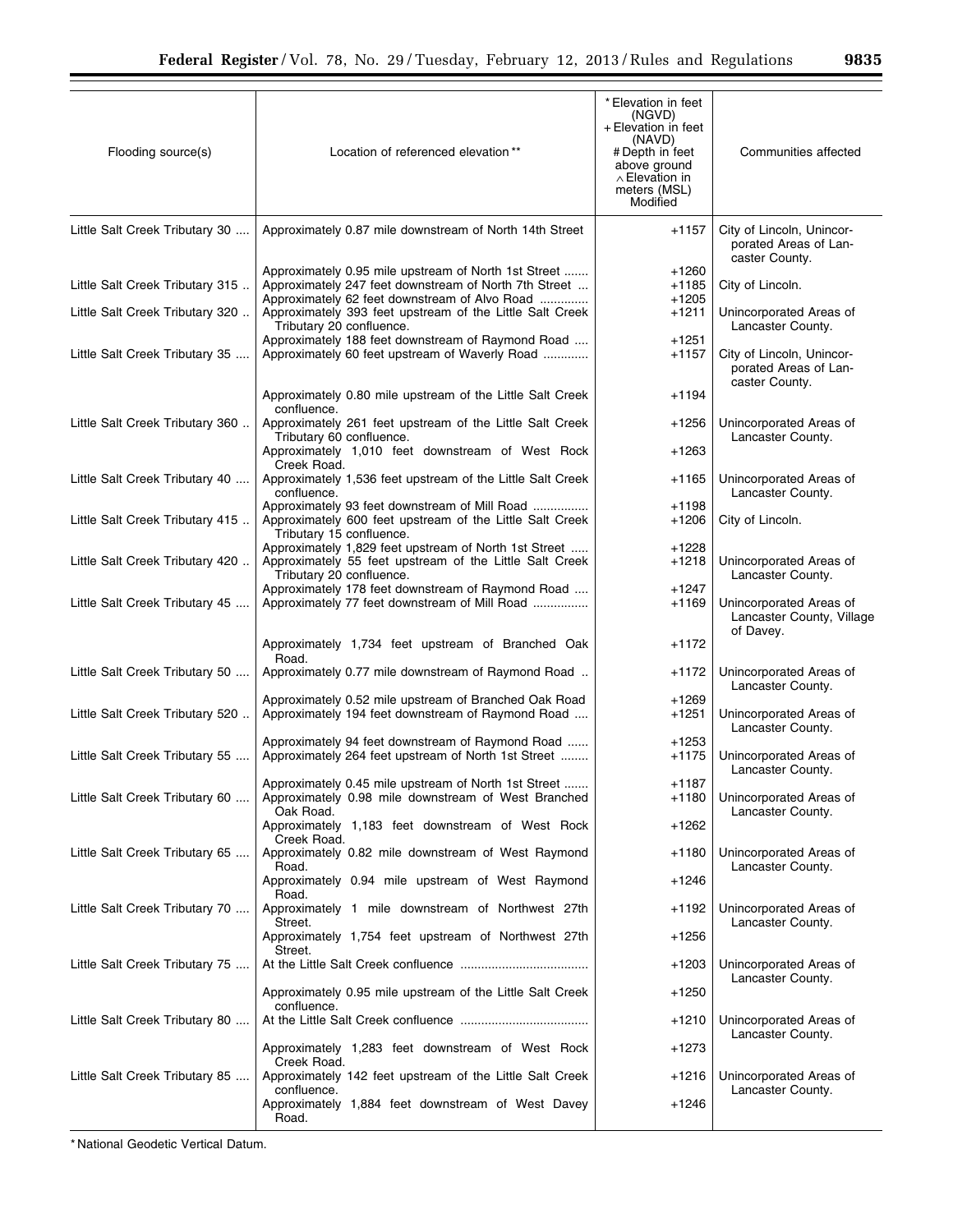| Flooding source(s) | Location of referenced elevation** | * Elevation in feet<br>(NGVD)<br>+ Elevation in feet<br>(NAVD)<br># Depth in feet<br>above ground<br>$\wedge$ Elevation in<br>meters (MSL)<br>Modified | Communities affected |
|--------------------|------------------------------------|--------------------------------------------------------------------------------------------------------------------------------------------------------|----------------------|

+ North American Vertical Datum.

# Depth in feet above ground.

∧ Mean Sea Level, rounded to the nearest 0.1 meter.

## **ADDRESSES**

## **City of Lincoln**

## Maps are available for inspection at the Building and Safety Department, 555 South 10th Street, Lincoln, NE 68508. **Unincorporated Areas of Lancaster County**

Maps are available for inspection at the Building and Safety Department, 555 South 10th Street, Lincoln, NE 68508. **Village of Davey** 

Maps are available for inspection at Davey Hall, 3530 Elm Street, Davey, NE 68336.

## **Franklin County, North Carolina, and Incorporated Areas Docket No.: FEMA–B–1110**

| Basin 10, Stream 14      |                                                                                      | $+307$ | Unincorporated Areas of<br>Franklin County.                             |
|--------------------------|--------------------------------------------------------------------------------------|--------|-------------------------------------------------------------------------|
|                          | Approximately 300 feet downstream of Bethlehem Church<br>Road (State Route 1103).    | $+387$ |                                                                         |
| Bear Swamp Creek         |                                                                                      | $+210$ | Unincorporated Areas of<br>Franklin County.                             |
|                          | Approximately 0.5 mile upstream of Dyking Road (State<br>Route 1235).                | $+211$ |                                                                         |
| Big Branch Creek         |                                                                                      | $+191$ | Unincorporated Areas of<br>Franklin County.                             |
|                          | Approximately 0.3 mile upstream of the confluence with<br>Cedar Creek.               | $+191$ |                                                                         |
| Billys Creek             |                                                                                      | $+225$ | Unincorporated Areas of<br>Franklin County.                             |
|                          | Approximately 2.5 miles upstream of Montgomery Road                                  | $+272$ |                                                                         |
| Brandy Creek Tributary   | Approximately 850 feet downstream of Fleming Road<br>(State Route 1132).             | $+333$ | Town of Youngsville, Unin-<br>corporated Areas of Frank-<br>lin County. |
|                          | Approximately 1,000 feet upstream of Fleming Road<br>(State Route 1132).             | $+352$ |                                                                         |
| Buffalo Creek South      |                                                                                      | $+212$ | Unincorporated Areas of<br>Franklin County.                             |
|                          | Approximately 0.4 mile upstream of Perry's Chapel<br>Church Road (State Route 1003). | $+285$ |                                                                         |
| Cedar Creek              |                                                                                      | $+191$ | Unincorporated Areas of<br>Franklin County.                             |
|                          | Approximately 1.2 miles upstream of Pocokomoke Road<br>(State Route 1127).           | $+438$ |                                                                         |
| Cedar Creek Tributary    | Approximately 400 feet upstream of the confluence with<br>Cedar Creek.               | $+374$ | Unincorporated Areas of<br>Franklin County.                             |
|                          | Approximately 0.3 mile upstream of the confluence with<br>Cedar Creek.               | $+386$ |                                                                         |
| Cedar Creek Tributary 3  | Approximately 0.4 mile downstream of Long Mill Road<br>(State Route 1134).           | $+381$ | Unincorporated Areas of<br>Franklin County.                             |
|                          | Approximately 200 feet upstream of Long Mill Road (State<br>Route 1134).             | $+402$ |                                                                         |
| Cedar Creek Tributary 3A | Approximately 700 feet upstream of the confluence with<br>Cedar Creek Tributary 3.   | $+355$ | Unincorporated Areas of<br>Franklin County.                             |
|                          | Approximately 0.5 mile upstream of the confluence with<br>Cedar Creek Tributary 3.   | $+397$ |                                                                         |
| Crooked Creek            |                                                                                      | $+172$ | Unincorporated Areas of<br>Franklin County.                             |
|                          | At the downstream side of Cheves Road (State Route<br>$1731$ ).                      | $+172$ |                                                                         |
| Cypress Creek            |                                                                                      | $+171$ | Unincorporated Areas of<br>Franklin County.                             |
|                          | Approximately 1.2 miles upstream of the confluence with<br>the Tar River.            | $+171$ |                                                                         |
| Fox Creek                |                                                                                      | $+200$ | Town of Louisburg, Unincor-<br>porated Areas of Franklin<br>County.     |
|                          | Approximately 0.3 mile upstream of State Highway 56                                  | $+202$ |                                                                         |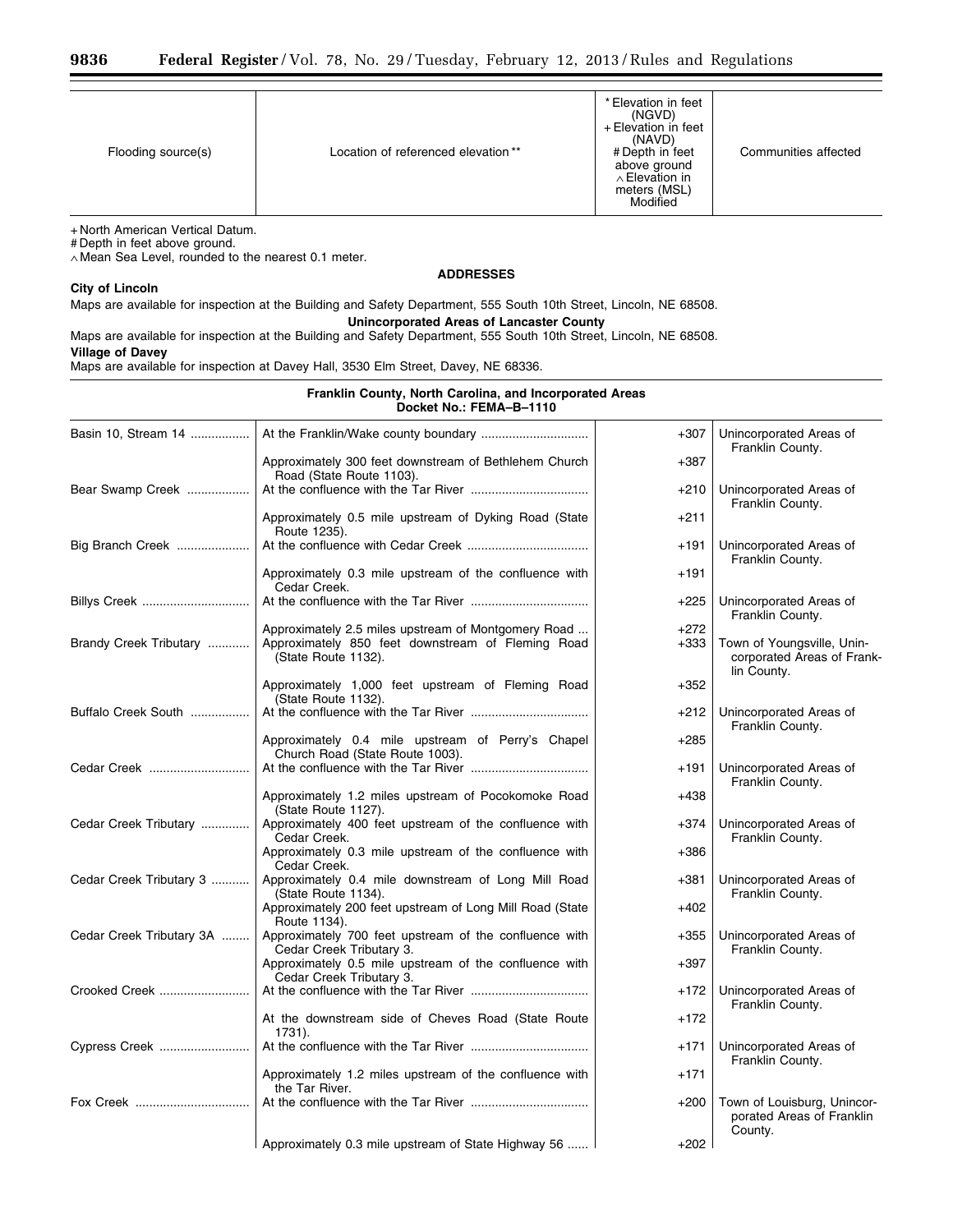| Flooding source(s)           | Location of referenced elevation**                                                                                              | * Elevation in feet<br>(NGVD)<br>+ Elevation in feet<br>(NAVD)<br>#Depth in feet<br>above ground<br>$\wedge$ Elevation in<br>meters (MSL)<br>Modified | Communities affected                                                    |
|------------------------------|---------------------------------------------------------------------------------------------------------------------------------|-------------------------------------------------------------------------------------------------------------------------------------------------------|-------------------------------------------------------------------------|
| Franklinton Branch           | Approximately 0.3 mile upstream of the confluence with<br>Cedar Creek.                                                          | $+265$                                                                                                                                                | Town of Franklinton, Unin-<br>corporated Areas of Frank-<br>lin County. |
|                              | Approximately 1.3 miles upstream of Lane Store Road<br>(State Route 1118).                                                      | $+310$                                                                                                                                                |                                                                         |
| Horse Creek                  | Approximately 230 feet upstream of Nottingham Court<br>(State Route 1177).                                                      | $+387$                                                                                                                                                | Unincorporated Areas of<br>Franklin County.                             |
|                              | Approximately 0.5 mile upstream of John Mitchell Road<br>(State Route 1140).                                                    | $+430$                                                                                                                                                |                                                                         |
| Horse Creek Tributary 1      | Approximately 250 feet upstream of Keighlely Forest<br>Drive.                                                                   | +344                                                                                                                                                  | Unincorporated Areas of<br>Franklin County.                             |
| Horse Creek Tributary 2      | Approximately 1.0 mile upstream of Holden Road (State<br>Route 1147).<br>Approximately 200 feet upstream of the confluence with | $+401$<br>+382                                                                                                                                        | Unincorporated Areas of                                                 |
|                              | Horse Creek.<br>Approximately 0.9 mile upstream of John Mitchell Road                                                           | +434                                                                                                                                                  | Franklin County.                                                        |
| Jumping Run                  |                                                                                                                                 | +192                                                                                                                                                  | Unincorporated Areas of<br>Franklin County.                             |
|                              | Approximately 750 feet downstream of East River Road<br>(State Route 1600).                                                     | $+194$                                                                                                                                                |                                                                         |
| Little River Tributary 1     | Approximately 1,350 feet upstream of the confluence with<br>the Little River.                                                   | $+328$                                                                                                                                                | Unincorporated Areas of<br>Franklin County.                             |
|                              | Approximately 0.4 mile upstream of the confluence with<br>the Little River.                                                     | $+335$                                                                                                                                                |                                                                         |
| Little River Tributary 2     | Approximately 800 feet upstream of the confluence with<br>the Little River.                                                     | $+329$                                                                                                                                                | Unincorporated Areas of<br>Franklin County.                             |
| Little River Tributary 3     | Approximately 300 feet upstream of Williamston Ridge<br>Drive.<br>Approximately 450 feet downstream of Darius Pearce            | +361<br>$+330$                                                                                                                                        | Unincorporated Areas of                                                 |
|                              | Road (State Route 1101).<br>Approximately 0.3 mile upstream of North Carolina High-                                             | $+360$                                                                                                                                                | Franklin County.                                                        |
| Little River Tributary 3A    | way 98.<br>At the confluence with the Little River Tributary 3                                                                  | $+338$                                                                                                                                                | Unincorporated Areas of<br>Franklin County.                             |
|                              | Approximately 0.4 mile upstream of the confluence with<br>Little River Tributary 3.                                             | $+350$                                                                                                                                                |                                                                         |
| Little River Tributary 3B    | At the confluence with Little River Tributary 3A                                                                                | $+338$                                                                                                                                                | Unincorporated Areas of<br>Franklin County.                             |
|                              | Approximately 250 feet upstream of North Carolina High-<br>way 98.                                                              | $+358$                                                                                                                                                |                                                                         |
| Little River Tributary 6     | Approximately 675 feet downstream of Allens Lane                                                                                | $+355$                                                                                                                                                | Unincorporated Areas of<br>Franklin County.                             |
| Little River Tributary 8     | Approximately 365 feet upstream of Allens Lane<br>Approximately 700 feet upstream of the confluence with<br>the Little River.   | +364<br>$+372$                                                                                                                                        | Unincorporated Areas of<br>Franklin County.                             |
|                              | Approximately 600 feet upstream of Oak Grove Church<br>Road.                                                                    | +386                                                                                                                                                  |                                                                         |
| Lynch Creek                  |                                                                                                                                 | +212                                                                                                                                                  | Unincorporated Areas of<br>Franklin County.                             |
| Middle Creek                 | Approximately 0.5 mile upstream of Dyking Road (State<br>Route 1235).                                                           | +212<br>+241                                                                                                                                          | Unincorporated Areas of                                                 |
|                              | Approximately 1.2 miles upstream of the confluence with                                                                         | +241                                                                                                                                                  | Franklin County.                                                        |
| Richland Creek               | the Tar River.<br>Approximately 850 feet upstream of the confluence with<br>Richland Creek Tributary 2.                         | +301                                                                                                                                                  | Town of Youngsville, Unin-<br>corporated Areas of Frank-                |
| Smith Creek (Basin 6, Stream | Approximately 0.3 mile upstream of Holden Road                                                                                  | +364<br>$+327$                                                                                                                                        | lin County.<br>Unincorporated Areas of                                  |
| 1).                          | Approximately 0.6 mile upstream of the Franklin/Wake                                                                            | $+353$                                                                                                                                                | Franklin County.                                                        |
| Sycamore Creek               | county boundary.                                                                                                                | +198                                                                                                                                                  | Unincorporated Areas of                                                 |
|                              | Approximately 100 feet downstream of North Carolina<br>Highway 56.                                                              | $+199$                                                                                                                                                | Franklin County.                                                        |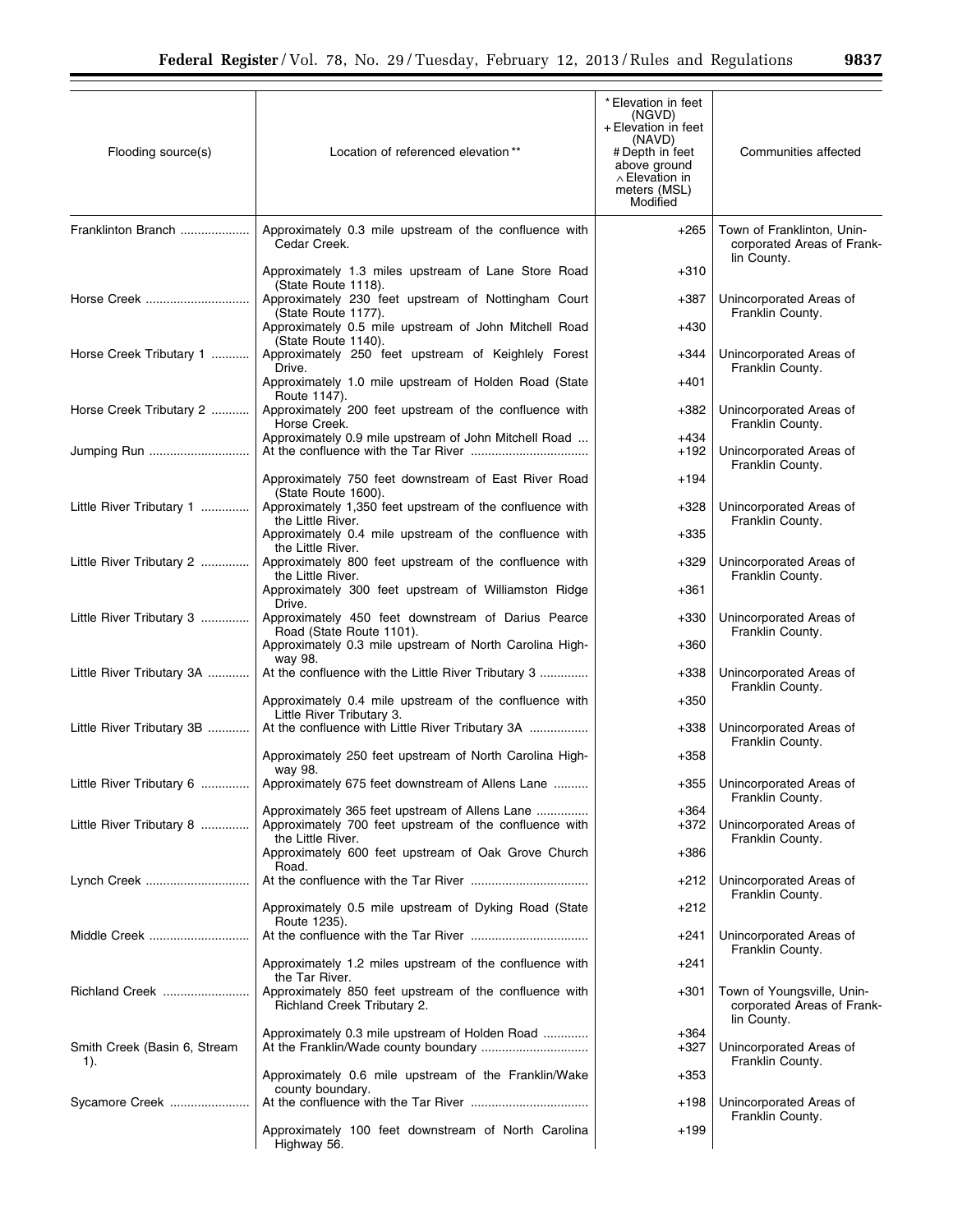| Flooding source(s)    | Location of referenced elevation**                                       | * Elevation in feet<br>(NGVD)<br>+ Elevation in feet<br>(NAVD)<br># Depth in feet<br>above ground<br>$\land$ Elevation in<br>meters (MSL)<br>Modified | Communities affected                                                            |
|-----------------------|--------------------------------------------------------------------------|-------------------------------------------------------------------------------------------------------------------------------------------------------|---------------------------------------------------------------------------------|
|                       |                                                                          | $+171$                                                                                                                                                | Town of Bunn, Town of<br>Louisburg, Unincorporated<br>Areas of Franklin County. |
|                       |                                                                          | $+241$                                                                                                                                                |                                                                                 |
| Tar River Tributary 1 |                                                                          | $+195$                                                                                                                                                | Unincorporated Areas of<br>Franklin County.                                     |
|                       | Approximately 0.9 mile upstream of the confluence with<br>the Tar River. | $+196$                                                                                                                                                |                                                                                 |
| Taylors Creek         |                                                                          | $+237$                                                                                                                                                | Town of Franklinton, Unin-<br>corporated Areas of Frank-<br>lin County.         |
|                       | Approximately 250 feet upstream of West Green Street                     | $+311$                                                                                                                                                |                                                                                 |
| Tooles Creek          |                                                                          | $+212$                                                                                                                                                | Unincorporated Areas of<br>Franklin County.                                     |
|                       | Approximately 0.6 mile upstream of Dyking Road (State<br>Route 1235).    | $+212$                                                                                                                                                |                                                                                 |
| Wolfpen Branch        |                                                                          | $+195$                                                                                                                                                | Unincorporated Areas of<br>Franklin County.                                     |
|                       | Approximately 0.9 mile upstream of the confluence with<br>the Tar River. | $+196$                                                                                                                                                |                                                                                 |

+ North American Vertical Datum.

# Depth in feet above ground.

## **ADDRESSES**

**Town of Bunn** 

Maps are available for inspection at the Town Hall, 601 Main Street, Bunn, NC 27508.

**Town of Franklinton** 

Maps are available for inspection at the Town Hall, 7 West Mason Street, Franklinton, NC 27525.

**Town of Louisburg** 

Maps are available for inspection at the Town Hall, 110 West Nash Street, Louisburg, NC 27549.

**Town of Youngsville** 

Maps are available for inspection at the Town Hall, 118 North Cross Street, Youngsville, NC 27596.

**Unincorporated Areas of Franklin County** 

Maps are available for inspection at the Franklin County Planning and Inspections Office, 215 East Nash Street, Louisburg, NC 27549.

## **Greene County, North Carolina, and Incorporated Areas Docket No.: FEMA–B–1212**

| Appletree Swamp              | Approximately 200 feet downstream of Nahunta Road                    | +55    | Unincorporated Areas of<br>Greene County.                                          |
|------------------------------|----------------------------------------------------------------------|--------|------------------------------------------------------------------------------------|
|                              | Approximately 0.4 mile upstream of Apple Tree Road                   | $+75$  |                                                                                    |
|                              |                                                                      | $+83$  | Unincorporated Areas of<br>Greene County.                                          |
|                              | Approximately 0.9 mile upstream of Oakdale Road                      | $+107$ |                                                                                    |
| Button Branch                |                                                                      | $+70$  | Unincorporated Areas of<br>Greene County.                                          |
|                              | Approximately 1.3 miles upstream of Fort Run Road                    | $+82$  |                                                                                    |
| Contentnea Creek             | Approximately 2.3 miles downstream of the Wheat<br>Swamp confluence. | +34    | Town of Hookerton, Town of<br>Snow Hill, Unincorporated<br>Areas of Greene County. |
|                              | Approximately 1,300 feet upstream of State Route 58                  | $+63$  |                                                                                    |
| Contentnea Creek Tributary 8 |                                                                      | +41    | Town of Snow Hill, Unincor-<br>porated Areas of Greene<br>County.                  |
|                              | Approximately 200 feet upstream of Kingold Boulevard                 | $+64$  |                                                                                    |
| Contentnea Creek Tributary 9 |                                                                      | $+43$  | Town of Snow Hill, Unincor-<br>porated Areas of Greene<br>County.                  |
|                              | Approximately 1.5 miles upstream of Beaman Old Creek<br>Road.        | $+65$  |                                                                                    |
| Cow Branch                   |                                                                      | $+60$  | Unincorporated Areas of<br>Greene County.                                          |
|                              | Approximately 2.1 miles upstream of Cow Branch Road                  | $+114$ |                                                                                    |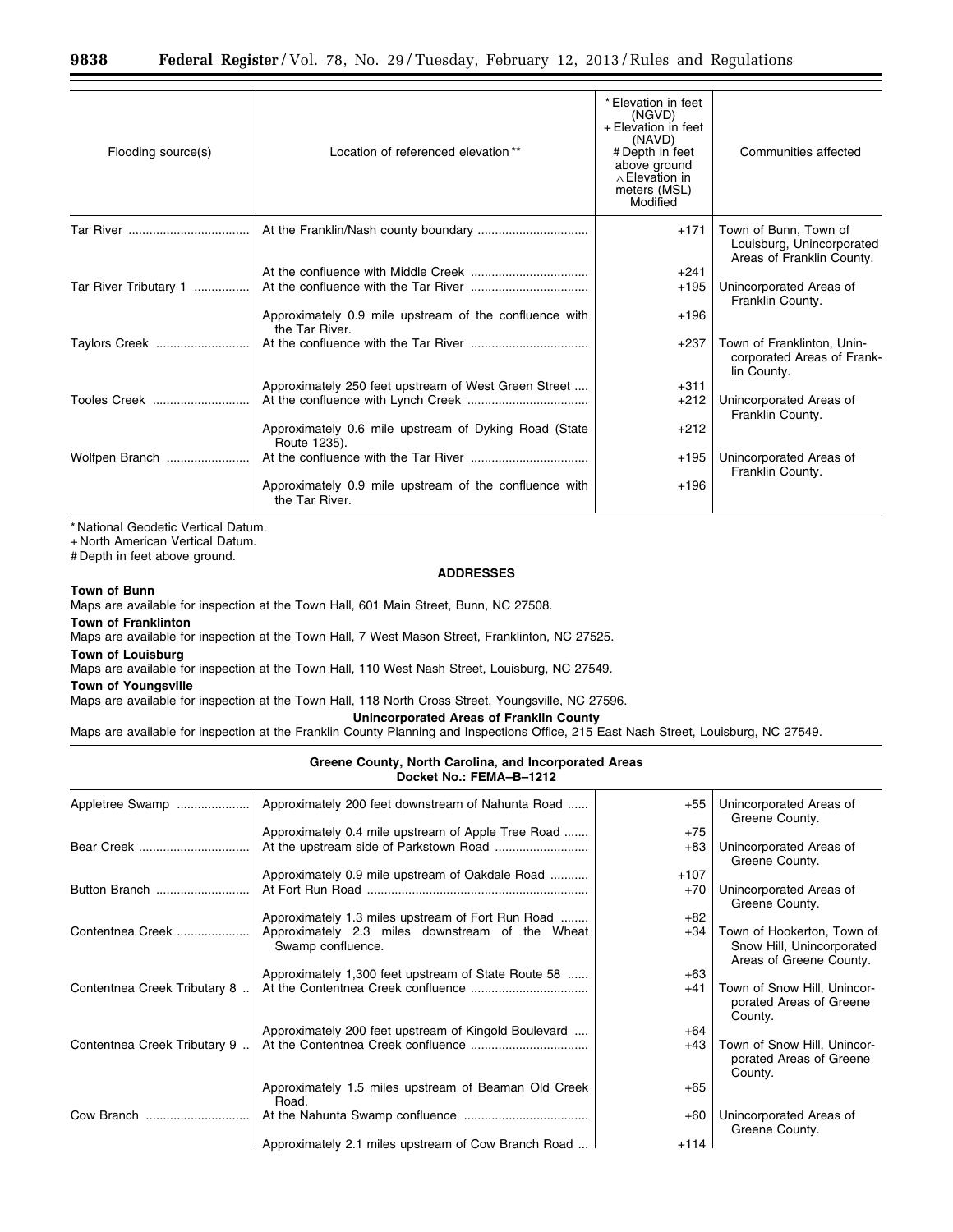| Flooding source(s)      | Location of referenced elevation**                                                                           | * Elevation in feet<br>(NGVD)<br>+ Elevation in feet<br>(NAVD)<br># Depth in feet<br>above ground<br>$\wedge$ Elevation in<br>meters (MSL)<br>Modified | Communities affected                                              |
|-------------------------|--------------------------------------------------------------------------------------------------------------|--------------------------------------------------------------------------------------------------------------------------------------------------------|-------------------------------------------------------------------|
|                         |                                                                                                              | $+47$                                                                                                                                                  | Unincorporated Areas of<br>Greene County.                         |
| Little Contentnea Creek | Approximately 1,800 feet upstream of Gurganus Road<br>Approximately 1,500 feet downstream of State Route 903 | $+83$<br>$+31$                                                                                                                                         | Unincorporated Areas of<br>Greene County.                         |
| Middle Swamp            |                                                                                                              | $+83$<br>$+42$                                                                                                                                         | Unincorporated Areas of<br>Greene County.                         |
|                         | Approximately 300 feet upstream of U.S. Route 258                                                            | $+62$                                                                                                                                                  |                                                                   |
| Nahunta Swamp           |                                                                                                              | $+51$                                                                                                                                                  | Unincorporated Areas of<br>Greene County.                         |
|                         |                                                                                                              | $+66$                                                                                                                                                  |                                                                   |
| Poorhouse Run           |                                                                                                              | $+41$                                                                                                                                                  | Town of Snow Hill. Unincor-<br>porated Areas of Greene<br>County. |
|                         | Approximately 0.7 mile upstream of Kingold Boulevard                                                         | $+71$                                                                                                                                                  |                                                                   |
| Rainbow Creek           |                                                                                                              | $+35$                                                                                                                                                  | Town of Hookerton, Unincor-<br>porated Areas of Greene<br>County. |
|                         | At the downstream side of Lloyd Harrison Road                                                                | $+63$                                                                                                                                                  |                                                                   |
|                         |                                                                                                              | $+45$                                                                                                                                                  | Unincorporated Areas of<br>Greene County.                         |
|                         | Approximately 0.7 mile upstream of the Middle Swamp<br>confluence.                                           | $+45$                                                                                                                                                  |                                                                   |
| Toisnot Swamp           |                                                                                                              | $+59$                                                                                                                                                  | Unincorporated Areas of<br>Greene County.                         |
|                         | Approximately 200 feet upstream of the railroad                                                              | $+63$                                                                                                                                                  |                                                                   |
| Tyson March             |                                                                                                              | $+43$                                                                                                                                                  | Unincorporated Areas of<br>Greene County.                         |
|                         | Approximately 1,300 feet downstream of Gray Turnage<br>Road.                                                 | $+69$                                                                                                                                                  |                                                                   |
| Wheat Swamp             |                                                                                                              | $+34$                                                                                                                                                  | Unincorporated Areas of<br>Greene County.                         |
|                         | Approximately 1.1 miles upstream of Hugo Road                                                                | $+35$                                                                                                                                                  |                                                                   |

+ North American Vertical Datum.

# Depth in feet above ground.

## **ADDRESSES**

**Town of Hookerton**  Maps are available for inspection at the Town Hall, 227 East Main Street, Hookerton, NC 28538.

**Town of Snow Hill** 

Maps are available for inspection at the Town Hall, 201 North Greene Street, Snow Hill, NC 28580.

**Unincorporated Areas of Greene County** 

Maps are available for inspection at the Greene County Inspections Department, 104 Hines Street, Snow Hill, NC 28580.

## **Lenoir County, North Carolina, and Incorporated Areas Docket No.: FEMA–B–1212**

| Adkin Branch  |                                                                        | $+36$ | City of Kinston, Unincor-<br>porated Areas of Lenoir<br>County. |
|---------------|------------------------------------------------------------------------|-------|-----------------------------------------------------------------|
|               |                                                                        | $+76$ |                                                                 |
|               | Approximately 1,100 feet upstream of the Stonyton Creek<br>confluence. | $+35$ | City of Kinston, Unincor-<br>porated Areas of Lenoir<br>County. |
|               | Approximately 1,500 feet upstream of Rouse Road                        | $+66$ |                                                                 |
|               |                                                                        | $+74$ | Unincorporated Areas of<br>Lenoir County.                       |
|               | Approximately 450 feet upstream of State Route 11                      | $+88$ |                                                                 |
|               | Approximately 1,300 feet downstream of South Highland<br>Avenue.       | $+25$ | Unincorporated Areas of<br>Lenoir County.                       |
|               | At the downstream side of Sharon Church Road                           | $+52$ |                                                                 |
| Falling Creek | Approximately 0.4 mile upstream of Pruitt Road                         | $+42$ | Unincorporated Areas of<br>Lenoir County.                       |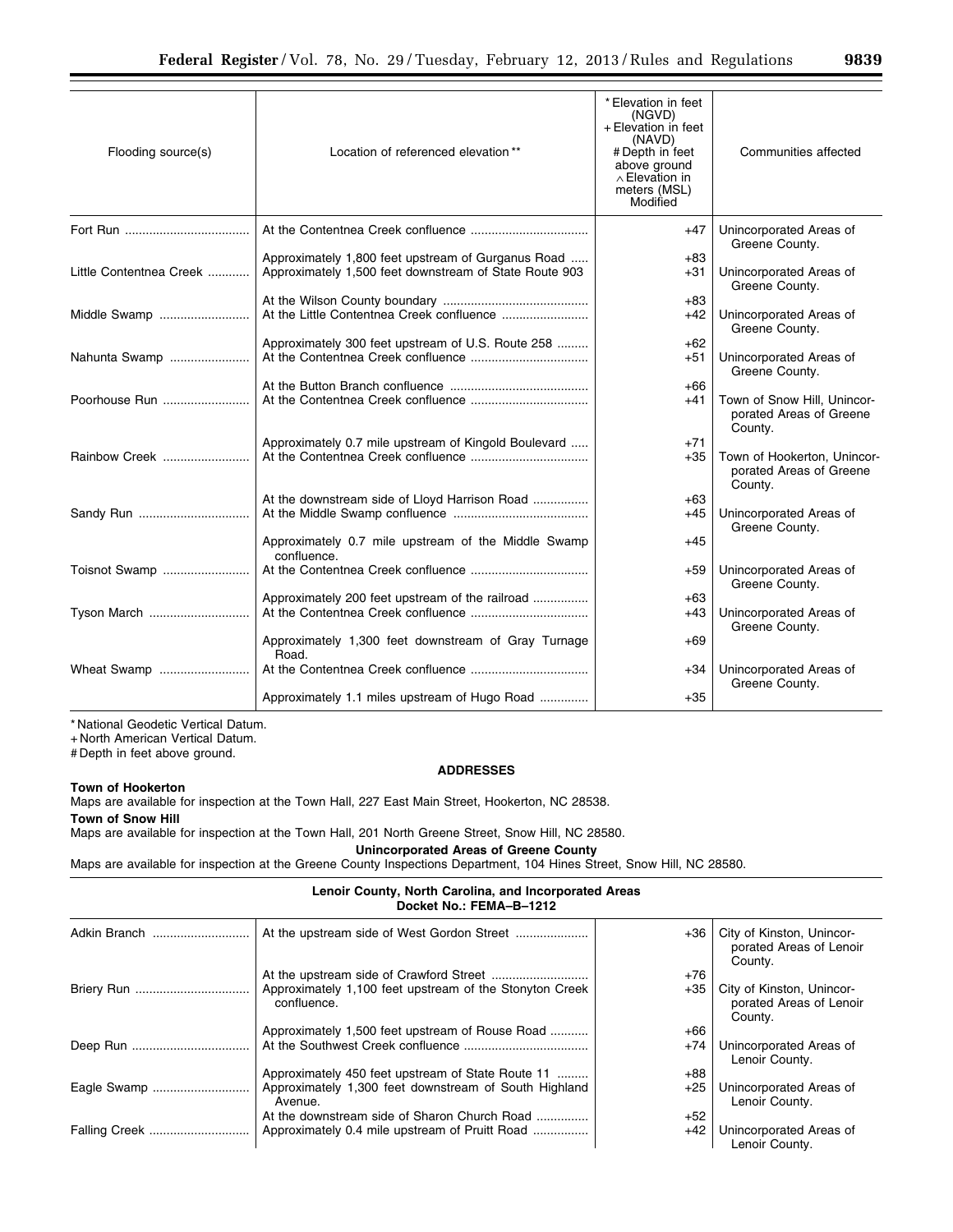| Flooding source(s)                    | Location of referenced elevation**                                                                                       | * Elevation in feet<br>(NGVD)<br>+ Elevation in feet<br>(NAVD)<br># Depth in feet<br>above ground<br>$\wedge$ Elevation in<br>meters (MSL)<br>Modified | Communities affected                                                  |
|---------------------------------------|--------------------------------------------------------------------------------------------------------------------------|--------------------------------------------------------------------------------------------------------------------------------------------------------|-----------------------------------------------------------------------|
|                                       | Approximately 700 feet downstream of the Jumping Run                                                                     | $+67$                                                                                                                                                  |                                                                       |
| Falling Creek Tributary               | confluence.                                                                                                              | +54                                                                                                                                                    | Unincorporated Areas of<br>Lenoir County.                             |
| Groundnut Creek                       | Approximately 300 feet upstream of Springwood Bridge<br>At the Mosley Creek (into Falling Creek) confluence              | $+79$<br>$+68$                                                                                                                                         | Unincorporated Areas of<br>Lenoir County.                             |
|                                       | Approximately 150 feet upstream of Harrison Phelps<br>Road.                                                              | $+91$                                                                                                                                                  |                                                                       |
| Gum Swamp                             |                                                                                                                          | $+57$                                                                                                                                                  | Unincorporated Areas of<br>Lenoir County.                             |
| Jericho Run                           | Approximately 250 feet upstream of Wheat Swamp Road<br>Approximately 200 feet downstream of State Route 55               | $+91$<br>$+30$                                                                                                                                         | City of Kinston, Unincor-<br>porated Areas of Lenoir<br>County.       |
| Jericho Run Tributary                 | Approximately 250 feet upstream of Cunningham Road                                                                       | $+53$<br>+44                                                                                                                                           | City of Kinston, Unincor-<br>porated Areas of Lenoir<br>County.       |
| Jumping Run                           | Approximately 250 feet upstream of the railroad<br>Approximately 0.4 mile upstream of the Falling Creek con-<br>fluence. | $+66$<br>$+71$                                                                                                                                         | Unincorporated Areas of<br>Lenoir County.                             |
|                                       | Approximately 200 feet upstream of Jumping Run Church<br>Road.                                                           | +107                                                                                                                                                   |                                                                       |
| Mosley Creek (into Falling<br>Creek). |                                                                                                                          | $+62$                                                                                                                                                  | Town of La Grange, Unincor-<br>porated Areas of Lenoir<br>County.     |
| Mosley Creek (into Neuse<br>River).   | Approximately 360 feet upstream of State Route 903<br>Approximately 100 feet upstream of William Pearce Road             | $+90$<br>$+25$                                                                                                                                         | Unincorporated Areas of<br>Lenoir County.                             |
| Neuse River Tributary                 | Approximately 700 feet upstream of U.S. Route 70                                                                         | $+39$<br>+42                                                                                                                                           | City of Kinston, Unincor-<br>porated Areas of Lenoir<br>County.       |
| Rivermont Tributary                   | At the upstream side of West New Bern Road                                                                               | $+52$<br>$+38$                                                                                                                                         | City of Kinston, Unincor-<br>porated Areas of Lenoir<br>County.       |
|                                       | Approximately 1,300 feet upstream of Old Asphalt Road<br>Approximately 400 feet upstream of U.S. Route 70                | +38                                                                                                                                                    | +36   City of Kinston, Unincor-<br>porated Areas of Lenoir<br>County. |
| Stonyton Creek                        | Approximately 1.0 mile upstream of Liddell Road<br>Approximately 1,900 feet upstream of State Route 11                   | +128<br>+29                                                                                                                                            | City of Kinston, Unincor-<br>porated Areas of Lenoir<br>County.       |
| Strawberry Branch                     | At the downstream side of John Mewborne Road                                                                             | +63<br>+37                                                                                                                                             | City of Kinston, Unincor-<br>porated Areas of Lenoir<br>County.       |
| Taylors Branch                        | Approximately 170 feet downstream of Whaley Road                                                                         | +49<br>+61                                                                                                                                             | City of Kinston, Unincor-<br>porated Areas of Lenoir<br>County.       |
| Tracey Swamp                          | Approximately 1,500 feet upstream of Rouse Road<br>At the Mosley Creek (into Neuse River) confluence                     | $+74$<br>$+39$                                                                                                                                         | Unincorporated Areas of<br>Lenoir County.                             |
|                                       | Approximately 1.0 mile downstream of the Jones County<br>boundary.                                                       | $+41$                                                                                                                                                  |                                                                       |
| Tuckahoe Swamp                        | Approximately 1,500 feet downstream of West Pleasant<br>Hill Road.<br>Approximately 525 feet upstream of Ash Davis Road  | +87<br>$+97$                                                                                                                                           | Unincorporated Areas of<br>Lenoir County.                             |
|                                       |                                                                                                                          |                                                                                                                                                        |                                                                       |

+ North American Vertical Datum.

# Depth in feet above ground.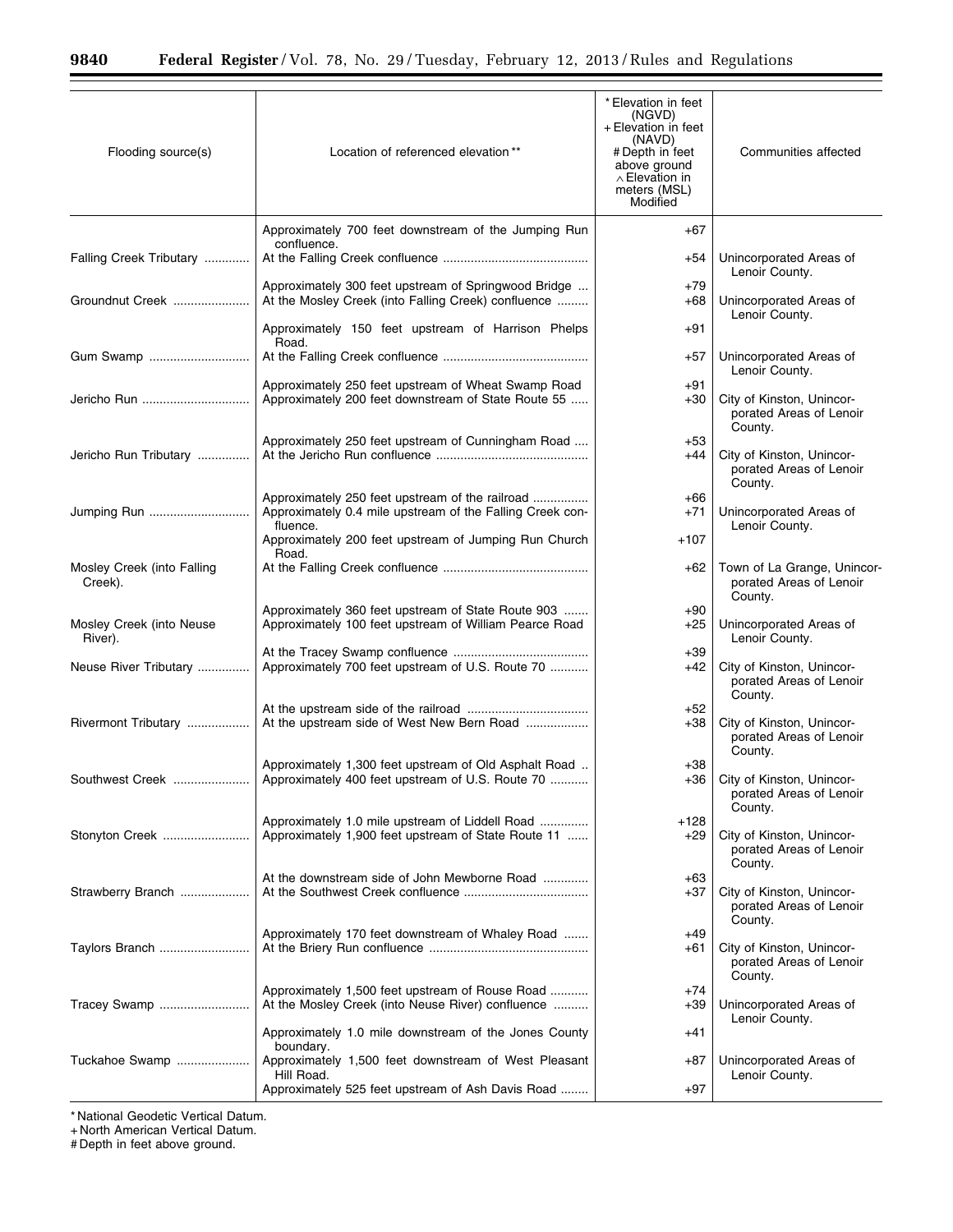| Flooding source(s) | Location of referenced elevation** | * Elevation in feet<br>(NGVD)<br>+ Elevation in feet<br>(NAVD)<br># Depth in feet<br>above ground<br>∧ Elevation in<br>meters (MSL)<br>Modified | Communities affected |
|--------------------|------------------------------------|-------------------------------------------------------------------------------------------------------------------------------------------------|----------------------|

#### **ADDRESSES**

## **City of Kinston**

Maps are available for inspection at City Hall, 207 East King Street, Kinston, NC 28501.

## **Town of La Grange**

Maps are available for inspection at the Town Hall, 203 South Center Street, La Grange, NC 28551.

## **Unincorporated Areas of Lenoir County**

Maps are available for inspection at the Lenoir County Planning Department, 101 North Queen Street, Kinston, NC 28502.

#### **Nash County, North Carolina, and Incorporated Areas Docket No.: FEMA–B–1153**

| Cypress Creek |                                                                               | $+171$ | Unincorporated Areas of<br>Nash County.                           |
|---------------|-------------------------------------------------------------------------------|--------|-------------------------------------------------------------------|
|               | Approximately 300 feet upstream of Lake Royale Road<br>(Secondary Road 1316). | $+171$ |                                                                   |
| Little Creek  | Approximately 500 feet downstream of the railroad                             | $+199$ | Town of Middlesex, Unincor-<br>porated Areas of Nash<br>County.   |
|               | Approximately 0.5 mile upstream of Debnam Road                                | $+278$ |                                                                   |
| Tar River     | Approximately 0.64 mile downstream of U.S. Highway 64                         | $+162$ | Town of Spring Hope, Unin-<br>corporated Areas of Nash<br>County. |
|               |                                                                               | $+171$ |                                                                   |

\* National Geodetic Vertical Datum.

+ North American Vertical Datum.

# Depth in feet above ground.

## **ADDRESSES**

## **Town of Middlesex**

Maps are available for inspection at the Town Hall, 10232 South Nash Street, Middlesex, NC 27557.

#### **Town of Spring Hope**

Maps are available for inspection at the Town Hall, 118 West Railroad Street, Spring Hope, NC 27882.

## **Unincorporated Areas of Nash County**

Maps are available for inspection at the Nash County Planning Department, 120 West Washington Street, Suite 2110, Nashville, NC 27856.

## **Pitt County, North Carolina, and Incorporated Areas Docket No.: FEMA–B–1212**

| Black Swamp                               |                                                                                       | +61   | Town of Farmville, Unincor-<br>porated Areas of Pitt<br>County. |
|-------------------------------------------|---------------------------------------------------------------------------------------|-------|-----------------------------------------------------------------|
|                                           | Approximately 0.6 mile upstream of the Little Contentnea<br>Creek confluence.         | $+62$ |                                                                 |
| Contentnea Creek South Tribu-<br>tary.    | Approximately 1.0 mile upstream of the Contentnea Creek<br>confluence.                | +25   | Town of Grifton, Unincor-<br>porated Areas of Pitt<br>County.   |
|                                           | Approximately 0.7 mile upstream of McCrae Street                                      | $+33$ |                                                                 |
| Eagle Swamp                               | Approximately 0.3 mile downstream of South Highland<br>Avenue.                        | +25   | Town of Grifton.                                                |
|                                           | Approximately 500 feet upstream of Skeeter Pond Road                                  | $+31$ |                                                                 |
| Jacob Branch                              |                                                                                       | +61   | Town of Farmville, Unincor-<br>porated Areas of Pitt<br>County. |
|                                           | Approximately 0.3 mile upstream of the Black Swamp<br>confluence.                     | $+62$ |                                                                 |
| Little Contentnea Creek                   | Approximately 0.3 mile downstream of State Route 903                                  | +31   | Town of Farmville, Unincor-<br>porated Areas of Pitt<br>County. |
|                                           | Approximately 450 feet downstream of Spring Branch<br>Church Road (State Route 1308). | $+83$ |                                                                 |
| Little Contentnea Creek Tribu-<br>tary 1. |                                                                                       | $+32$ | Unincorporated Areas of Pitt<br>County.                         |
|                                           | Approximately 1.2 miles upstream of the Little Contentnea<br>Creek confluence.        | $+32$ |                                                                 |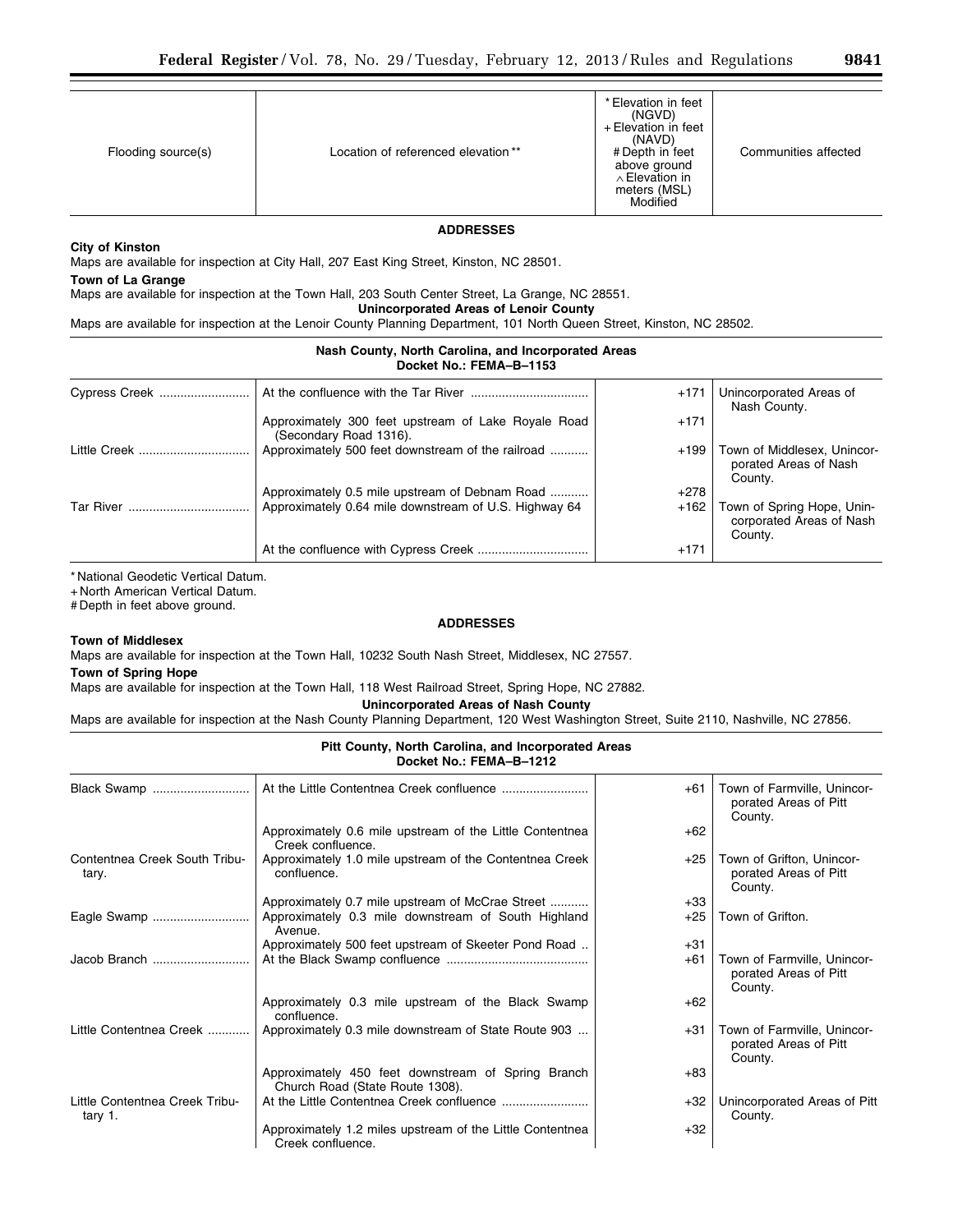| Flooding source(s)             | Location of referenced elevation**                                            | * Elevation in feet<br>(NGVD)<br>+ Elevation in feet<br>(NAVD)<br># Depth in feet<br>above ground<br>$\wedge$ Elevation in<br>meters (MSL)<br>Modified | Communities affected                                            |  |
|--------------------------------|-------------------------------------------------------------------------------|--------------------------------------------------------------------------------------------------------------------------------------------------------|-----------------------------------------------------------------|--|
| Middle Swamp                   |                                                                               | $+42$                                                                                                                                                  | Town of Farmville, Unincor-<br>porated Areas of Pitt<br>County. |  |
|                                | Approximately 700 feet upstream of U.S. Route 258                             | $+62$                                                                                                                                                  |                                                                 |  |
| Pinelog Branch                 | Approximately 900 feet downstream of Askew Road                               | +53                                                                                                                                                    | Unincorporated Areas of Pitt<br>County.                         |  |
|                                | Approximately 1,500 feet upstream of Fred Drive                               | $+78$                                                                                                                                                  |                                                                 |  |
| Pinelog Branch North Tributary |                                                                               | +65                                                                                                                                                    | Unincorporated Areas of Pitt<br>County.                         |  |
|                                |                                                                               | $+71$                                                                                                                                                  |                                                                 |  |
| Pinelog Branch South Tributary | Approximately 100 feet upstream of the Pinelog Branch<br>confluence.          | $+69$                                                                                                                                                  | Unincorporated Areas of Pitt<br>County.                         |  |
|                                | Approximately 0.5 mile upstream of Stantonsburg Road                          | $+81$                                                                                                                                                  |                                                                 |  |
|                                |                                                                               | $+79$                                                                                                                                                  | Unincorporated Areas of Pitt<br>County.                         |  |
|                                | Approximately 0.3 mile upstream of the Little Contentnea<br>Creek confluence. | $+80$                                                                                                                                                  |                                                                 |  |

+ North American Vertical Datum.

# Depth in feet above ground.

## **ADDRESSES**

Maps are available for inspection at the Town Hall, 3672 North Main Street, Farmville, NC 27828.

#### **Town of Grifton**

**Town of Farmville** 

Maps are available for inspection at the Pitt County Planning Department, 1717 West 5th Street, Greenville, NC 27834.

**Unincorporated Areas of Pitt County** 

Maps are available for inspection at the Pitt County Planning Department, 1717 West 5th Street, Greenville, NC 27834.

#### **Wake County, North Carolina, and Incorporated Areas Docket No.: FEMA–B–1112**

| Basin 10, Stream 13        |                                                                                       | $+276$ | Unincorporated Areas of<br>Wake County. |
|----------------------------|---------------------------------------------------------------------------------------|--------|-----------------------------------------|
|                            | Approximately 1,400 feet upstream of the confluence with<br>Basin 10, Stream 14.      | $+276$ |                                         |
| Basin 10, Stream 14        | Approximately 0.5 mile upstream of the confluence with<br>the Little River.           | $+268$ | Unincorporated Areas of<br>Wake County. |
|                            |                                                                                       | $+307$ |                                         |
| Horse Creek Tributary 1    | At the downstream side of Keighley Forest Drive                                       | $+341$ | Unincorporated Areas of<br>Wake County. |
|                            | Approximately 850 feet upstream of Keighley Forest Drive                              | $+345$ |                                         |
| Richland Creek             | Approximately 850 feet upstream of the confluence with<br>Richland Creek Tributary 2. | $+301$ | Town of Wake Forest.                    |
|                            | Approximately 500 feet downstream of the confluence<br>with Hattles Branch.           | $+315$ |                                         |
| Richland Creek Tributary 2 | Approximately 750 feet upstream of the confluence with<br><b>Richland Creek.</b>      | $+301$ | Town of Wake Forest.                    |
|                            | Approximately 0.4 mile upstream of the confluence with<br><b>Richland Creek.</b>      | $+317$ |                                         |

\* National Geodetic Vertical Datum.

+ North American Vertical Datum.

# Depth in feet above ground.

#### **Town of Wake Forest**

## **ADDRESSES**

Maps are available for inspection at the Planning Department, 301 South Brooks Street, 3rd Floor, Wake Forest, NC 27587.

**Unincorporated Areas of Wake County** 

Maps are available for inspection at the Wake County Environmental Services Department, 337 South Salisbury Street, Raleigh, NC 27602.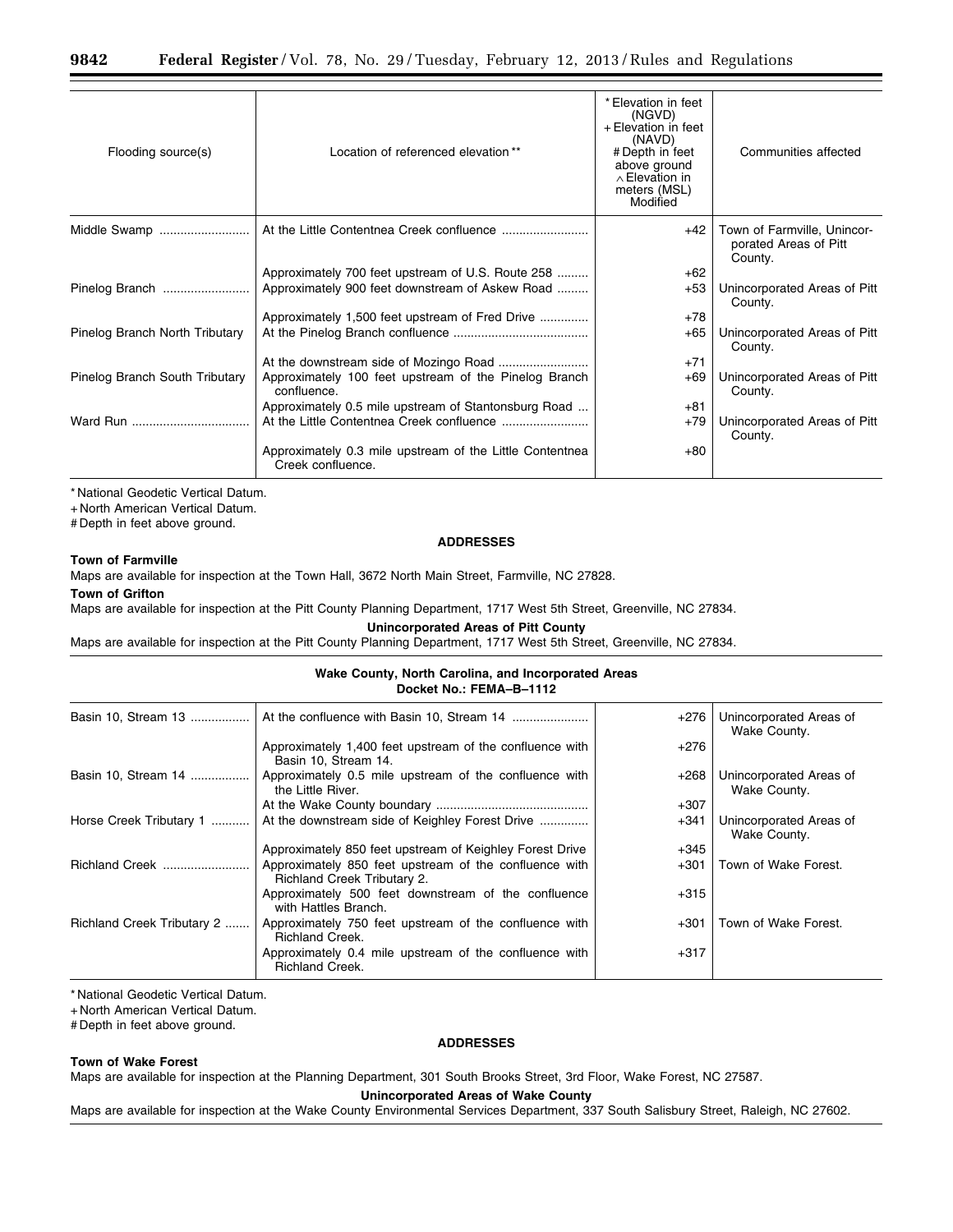Ξ

| Flooding source(s)                      | Location of referenced elevation**                                                                                               | * Elevation in feet<br>(NGVD)<br>+ Elevation in feet<br>(NAVD)<br># Depth in feet<br>above ground<br>$\wedge$ Elevation in<br>meters (MSL)<br>Modified | Communities affected                                                   |
|-----------------------------------------|----------------------------------------------------------------------------------------------------------------------------------|--------------------------------------------------------------------------------------------------------------------------------------------------------|------------------------------------------------------------------------|
|                                         | Wilson County, North Carolina, and Incorporated Areas<br>Docket No.: FEMA-B-1200 and B-1212                                      |                                                                                                                                                        |                                                                        |
| Black Creek                             |                                                                                                                                  | $+66$                                                                                                                                                  | Town of Black Creek, Unin-<br>corporated Areas of Wil-<br>son County.  |
| Black Creek Tributary                   | Approximately 50 feet upstream of U.S. Route 117<br>Approximately 1,500 feet upstream of the Black Creek<br>confluence.          | +91<br>$+92$                                                                                                                                           | Town of Lucama, Unincor-<br>porated Areas of Wilson                    |
|                                         | Approximately 100 feet upstream of the Tributary to Black<br>Creek Tributary confluence.                                         | +102                                                                                                                                                   | County.                                                                |
| Bloomery Swamp                          | Approximately 500 feet upstream of the Bloomery Swamp<br>Tributary 2 confluence.                                                 | +102                                                                                                                                                   | City of Wilson, Unincor-<br>porated Areas of Wilson<br>County.         |
| Bloomery Swamp Tributary 3              | At the Millstone Creek and Juniper Creek confluence<br>Approximately 50 feet upstream of Alternate U.S. Route<br>264.            | +155<br>+130                                                                                                                                           | City of Wilson, Unincor-<br>porated Areas of Wilson<br>County.         |
|                                         | Approximately 1,560 feet upstream of Packhouse Road<br>(State Route 1382).                                                       | +150                                                                                                                                                   |                                                                        |
| Contentnea Creek                        | Approximately 1,800 feet downstream of North Carolina<br>Highway 58.                                                             | +59                                                                                                                                                    | Town of Stantonsburg, Unin-<br>corporated Areas of Wil-<br>son County. |
|                                         | Approximately 0.8 mile downstream of the Little Swamp<br>confluence.                                                             | +109                                                                                                                                                   |                                                                        |
| Contentnea Creek Tributary              |                                                                                                                                  | $+77$                                                                                                                                                  | Town of Black Creek, Unin-<br>corporated Areas of Wil-<br>son County.  |
|                                         | Approximately 1,920 feet upstream of Yank Road (State<br>Route 1615).                                                            | +106                                                                                                                                                   |                                                                        |
| Goss Swamp                              |                                                                                                                                  | +63                                                                                                                                                    | Town of Stantonsburg, Unin-<br>corporated Areas of Wil-<br>son County. |
| Hog Island Tributary                    | Approximately 0.8 mile upstream of the Toisnot Swamp<br>confluence.                                                              | +64<br>+98                                                                                                                                             | City of Wilson, Unincor-                                               |
|                                         |                                                                                                                                  |                                                                                                                                                        | porated Areas of Wilson<br>County.                                     |
|                                         | Approximately 50 feet downstream of Firestone Parkway<br>(State Route 1328).                                                     | $+109$                                                                                                                                                 |                                                                        |
| Hominy Swamp Tributary 1                | Approximately 0.5 mile upstream of the Hominy Swamp<br>confluence.                                                               | +85                                                                                                                                                    | City of Wilson, Unincor-<br>porated Areas of Wilson<br>County.         |
| Little Contentnea Creek                 | Approximately 75 feet upstream of Tuskeegee Street<br>Approximately 450 feet downstream of Eagles Cross<br>Road.                 | +131<br>+83                                                                                                                                            | Unincorporated Areas of Wil-<br>son County.                            |
| Little Swamp                            | Approximately 1.1 miles upstream of Eagles Cross Road<br>Approximately 1.6 miles upstream of the Contentnea<br>Creek confluence. | +90<br>+116                                                                                                                                            | Unincorporated Areas of Wil-<br>son County.                            |
|                                         | Approximately 140 feet upstream of Radio Tower Road<br>(State Route 1152).                                                       | +163                                                                                                                                                   |                                                                        |
| Marsh Swamp                             | Approximately 0.6 mile upstream of the Contentnea Creek<br>confluence.                                                           | +125                                                                                                                                                   | Unincorporated Areas of Wil-<br>son County.                            |
| Marsh Swamp Tributary                   | Approximately 1,600 feet upstream of the dam                                                                                     | +230<br>+141                                                                                                                                           | Unincorporated Areas of Wil-<br>son County.                            |
|                                         | Approximately 1,830 feet upstream of High Road (State<br>Route 1148).                                                            | +196                                                                                                                                                   |                                                                        |
| Mill Branch (into Contentnea<br>Creek). | Approximately 1,900 feet upstream of the Contentnea<br>Creek confluence.                                                         | +108                                                                                                                                                   | Unincorporated Areas of Wil-<br>son County.                            |
| Millstone Creek                         | At the Bloomery Swamp and Juniper Swamp confluence                                                                               | +140<br>+155                                                                                                                                           | Unincorporated Areas of Wil-<br>son County.                            |
|                                         | Approximately 530 feet upstream of Countryside Road<br>(State Route 1302).                                                       | +160                                                                                                                                                   |                                                                        |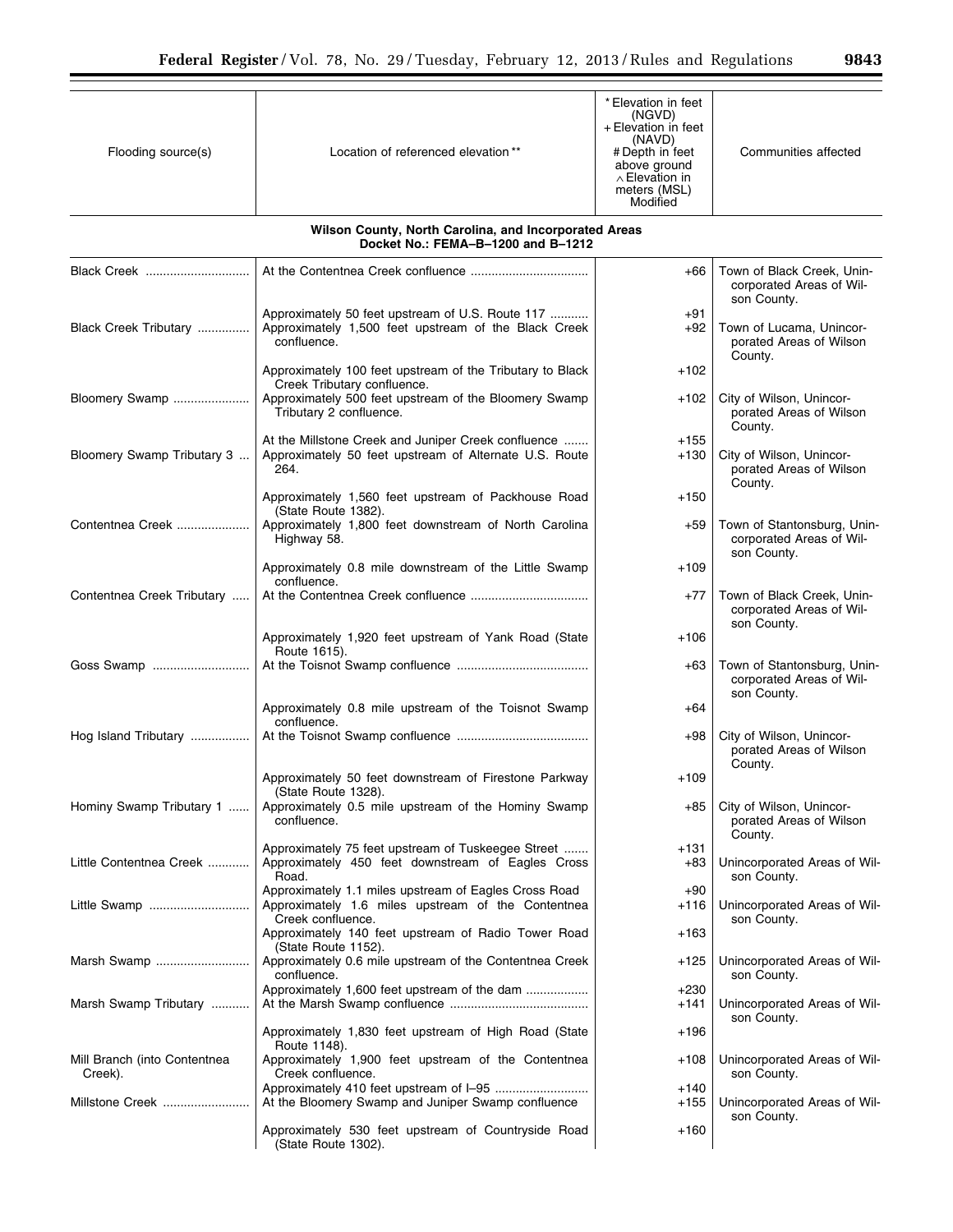| Flooding source(s)                         | Location of referenced elevation**                                                             | * Elevation in feet<br>(NGVD)<br>+ Elevation in feet<br>(NAVD)<br># Depth in feet<br>above ground<br>$\wedge$ Elevation in<br>meters (MSL)<br>Modified | Communities affected                                                                    |
|--------------------------------------------|------------------------------------------------------------------------------------------------|--------------------------------------------------------------------------------------------------------------------------------------------------------|-----------------------------------------------------------------------------------------|
| Shepard Branch                             | Approximately 0.7 mile upstream of the Contentnea Creek<br>confluence.                         | $+106$                                                                                                                                                 | City of Wilson, Unincor-<br>porated Areas of Wilson<br>County.                          |
|                                            | Approximately 0.8 mile upstream of Old Raleigh Road<br>(State Route 1136).                     | $+134$                                                                                                                                                 |                                                                                         |
| Toisnot Swamp                              | Approximately 1,400 feet upstream of the Contentnea<br>Creek confluence.                       | $+59$                                                                                                                                                  | City of Wilson, Town of<br>Stantonsburg, Unincor-<br>porated Areas of Wilson<br>County. |
| Toisnot Swamp Tributary                    | Approximately 0.8 mile upstream of Lake Wilson Road                                            | +121<br>$+107$                                                                                                                                         | City of Wilson, Unincor-<br>porated Areas of Wilson<br>County.                          |
|                                            | Approximately 1.2 miles upstream of the Tributary 2 to                                         | $+145$                                                                                                                                                 |                                                                                         |
| Tributary 1 to Toisnot Swamp<br>Tributary. | Toisnot Swamp Tributary confluence.<br>At the Toisnot Swamp Tributary confluence               | +131                                                                                                                                                   | City of Wilson, Unincor-<br>porated Areas of Wilson<br>County.                          |
| Tributary 2 to Toisnot Swamp<br>Tributary. | Approximately 1,150 feet upstream of Grandy Drive<br>At the Toisnot Swamp Tributary confluence | $+152$<br>$+132$                                                                                                                                       | City of Wilson, Unincor-<br>porated Areas of Wilson<br>County.                          |
|                                            | Approximately 0.6 mile upstream of the Toisnot Swamp<br>Tributary confluence.                  | $+144$                                                                                                                                                 |                                                                                         |
| Tributary to Black Creek Tribu-<br>tary.   | At the Black Creek Tributary confluence                                                        | +102                                                                                                                                                   | Town of Lucama, Unincor-<br>porated Areas of Wilson<br>County.                          |
|                                            | Approximately 330 feet upstream of Little Rock Church<br>Road (State Route 1649).              | $+118$                                                                                                                                                 |                                                                                         |
| Whiteoak Swamp                             |                                                                                                | $+80$                                                                                                                                                  | Unincorporated Areas of Wil-<br>son County.                                             |
|                                            | Approximately 800 feet upstream of the Mill Branch (into<br>Whiteoak Swamp) confluence.        | $+84$                                                                                                                                                  |                                                                                         |
| Whiteoak Swamp Tributary                   |                                                                                                | +82                                                                                                                                                    | Unincorporated Areas of Wil-<br>son County.                                             |
|                                            | Approximately 160 feet upstream of Etheridge Road<br>(State Route 1522).                       | $+88$                                                                                                                                                  |                                                                                         |
| Wiggins Mill Tributary                     | Approximately 0.4 mile upstream of Forest Hills Road                                           | $+99$                                                                                                                                                  | City of Wilson, Unincor-<br>porated Areas of Wilson<br>County.                          |
|                                            | Approximately 1.7 miles upstream of Forest Hills Road                                          | $+120$                                                                                                                                                 |                                                                                         |

+ North American Vertical Datum.

# Depth in feet above ground.

#### **ADDRESSES**

**City of Wilson** 

Maps are available for inspection at City Hall, 112 Goldsboro Street, Wilson, NC 27893.

**Town of Black Creek** 

Maps are available for inspection at the Town Hall, 112 West Center Street, Black Creek, NC 27813.

**Town of Lucama** 

Maps are available for inspection at the Town Hall, 111 South Main Street, Lucama, NC 27851.

**Town of Stantonsburg** 

Maps are available for inspection at the Town Hall, 108 Commercial Avenue, Stantonsburg, NC 27883.

**Unincorporated Areas of Wilson County** 

Maps are available for inspection at the Wilson County Manager's Office, 2201 Miller Road South, Wilson, NC 27893.